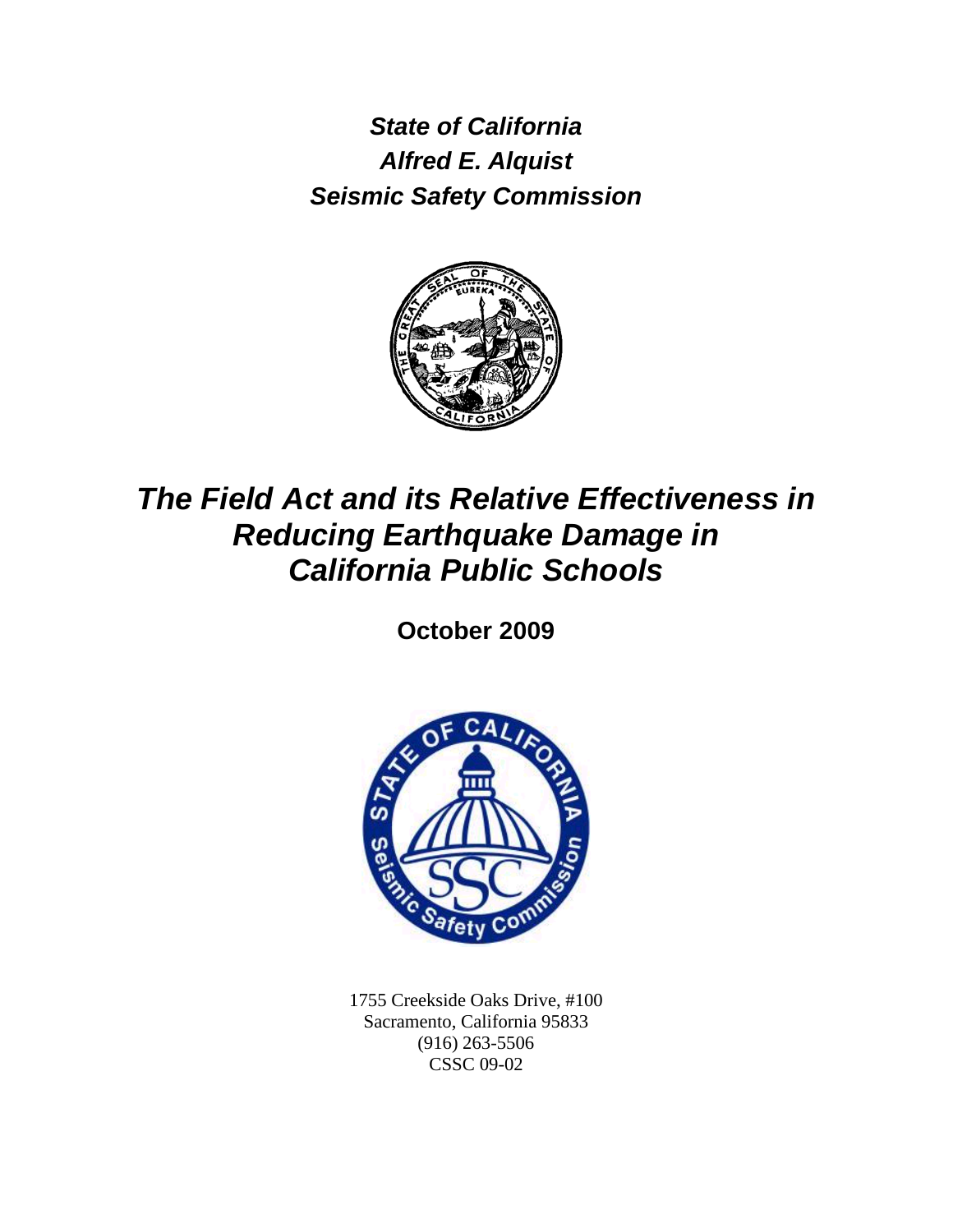# **Alfred E. Alquist Seismic Safety Commission**

| Honorable Mark Church<br>Chairman<br><b>Local Government</b> | Honorable Ken Cooley<br>Vice Chairman<br><b>Cities Government</b> | Andrew Adelman<br>Cities/Building Official |
|--------------------------------------------------------------|-------------------------------------------------------------------|--------------------------------------------|
| Honorable Elaine Alquist                                     | Dr. Arul Arulmoli                                                 | Honorable Sam Blakeslee                    |
| Senate Representative                                        | Geotechnical Engineer                                             | <b>Assembly Representative</b>             |
| Bill Chubb                                                   | Dr. Lucy Jones                                                    | Sharron Leaon                              |
| <b>Utilities</b>                                             | Seismology                                                        | <b>Emergency Services</b>                  |
| John Littrell                                                | Elizabeth Mathieson                                               | Gary McGavin, AIA                          |
| <b>Mechanical Engineer</b>                                   | Geologist                                                         | <b>Architectural Planning</b>              |
| Dr. Dennis Mileti                                            | Honorable Brad Mitzelfelt                                         | Don Parker                                 |
| <b>Social Services</b>                                       | <b>County Government</b>                                          | Fire Protection                            |
| Ali Sadre                                                    | Michael Stevens                                                   | Christina Curry                            |
| <b>Structural Engineer</b>                                   | Insurance                                                         | Cal EMA                                    |
| David Thorman, AIA<br><b>State Architect</b>                 | Dave Walls<br><b>Bldg.</b> Standards Commission                   |                                            |

# **Field Act Research Study Ad Hoc Committee**

| Commissioner McGavin, Chair                               | <b>Commissioner Sadre</b>           | <b>Commissioner Adelman</b>                    |  |  |
|-----------------------------------------------------------|-------------------------------------|------------------------------------------------|--|--|
| <b>Commissioner Cooley</b>                                | Dan Shapiro                         | Larry Klein                                    |  |  |
| <b>Richard McCarthy, SSC</b><br><b>Executive Director</b> | Henry Reyes, SSC<br>Project Manager | Fred Turner, SSC<br><b>Structural Engineer</b> |  |  |

#### **Seismic Safety Commission Staff**

| <b>Richard McCarthy</b> | Fred |
|-------------------------|------|
| Executive Director      | Stru |
|                         |      |

Henry Reyes Karen Cogan<br>
Sue Celli<br>
Special Projects Manager<br>
Administrative Officer Executive Secretary Special Projects Manager

Richard McCarthy Fred Turner Robert Anderson Engineering Geologist

Meghan Sweeney Student Assistant

# **Collaborative for Disaster Mitigation, San Jose State University Personnel**

| Guna Selvaduray, Ph.D.    | Steven Vukazich, Ph.D., S.E. | Clare Cordero             |
|---------------------------|------------------------------|---------------------------|
| <b>Executive Director</b> | Professor                    | Document Editor           |
| David Murphy, S.E.        | Jyotheeswara Gottam          | Jalpa Thakkar             |
| Consultant                | <b>Research Assistant</b>    | <b>Research Assistant</b> |
| Prashant Kalyanraman      | <b>Farhad Doneshwar</b>      | Larissa Clark             |
| <b>Research Assistant</b> | <b>Research Assistant</b>    | <b>Research Assistant</b> |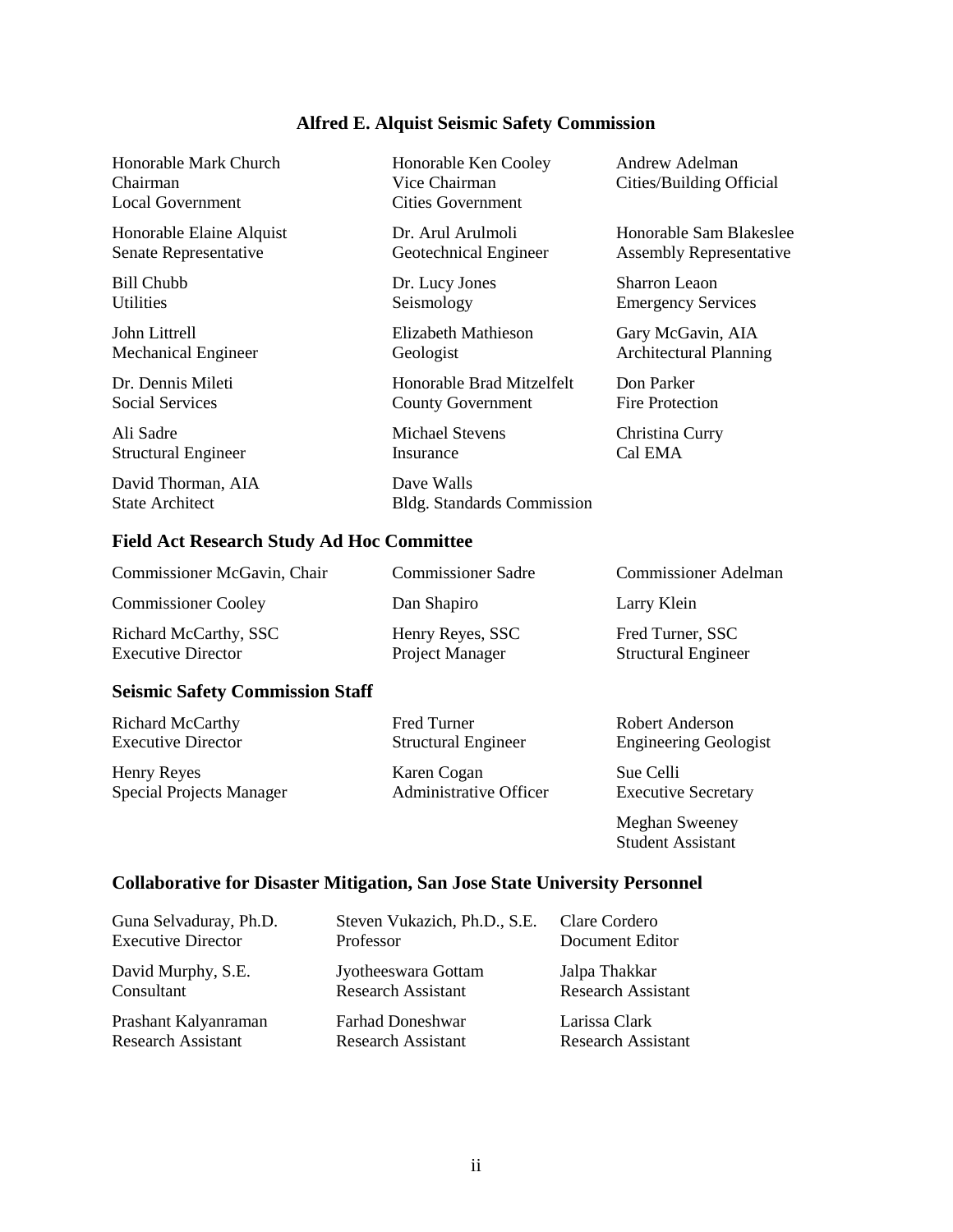# **Table of Contents**

|              | <b>Executive Summary</b>                                                                      | iv             |
|--------------|-----------------------------------------------------------------------------------------------|----------------|
| I            | Introduction and Purpose of the Study                                                         | 1              |
| $\mathbf{I}$ | Seismicity of California                                                                      | $\overline{4}$ |
| III          | History of the Field Act                                                                      | 5              |
| IV           | The Field Act and the Building Code: Similarities and Differences                             | 7              |
| V            | Comparison of the Performance of Field Act Structures with<br><b>Non-Field Act Structures</b> | 9              |
| VI           | Value of Schools as Shelters                                                                  | 15             |
| VII          | Findings                                                                                      | 16             |
| References   |                                                                                               | 17             |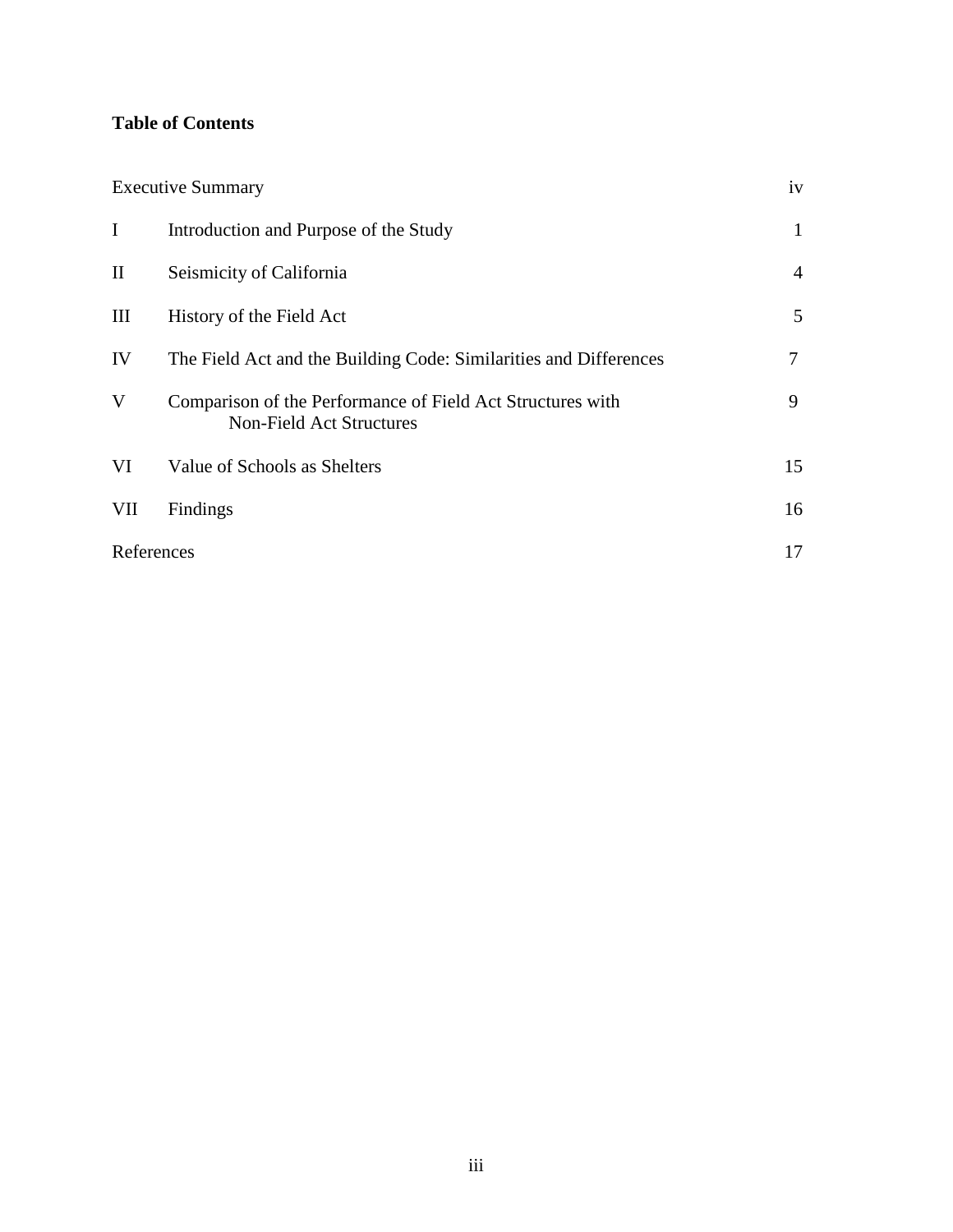#### **The Field Act and its Relative Effectiveness in Reducing Earthquake Damage in California Public Schools**

#### *Executive Summary*

One month after the Long Beach Earthquake of March 10, 1933 the Governor of California signed the Field Act into law. Assemblyman C. Don Field, who authored this legislation, believed that the earthquake's extensive damage to public schools and its potential for causing injuries and casualties was unacceptable. Subsequent legislation such as the Garrison and Greene Acts also sought to ensure that all California public school buildings would meet Field Act standards and that school boards would take the necessary steps to ensure this by retrofitting or replacing at-risk public school buildings that were built prior to the Field Act.

The objective of this study was to determine if the Field Act has been effective in reducing structural damage in public school buildings, as compared to buildings constructed according to the Uniform Building Code, and was based on literature that has already been published; no primary data collection was intended to be part of this study. A benefit-cost analysis of the Field Act was beyond the scope of this project. The final report is intended to communicate the findings to policy makers in the executive and legislative branches and appropriate local jurisdictions such as school districts.

The primary findings from this study are that Field Act public school buildings affected by earthquakes:

- Have incurred a substantially lower level of damage as compared to other buildings of similar age and construction, in the same vicinity and experiencing similar shaking intensity, including private school buildings or pre-Field Act buildings, some of which were damaged to the point where they had to be demolished;
- Generally suffered relatively minor to no earthquake-caused structural damage;
- Showed very few instances of structural failure that could have been potentially life threatening;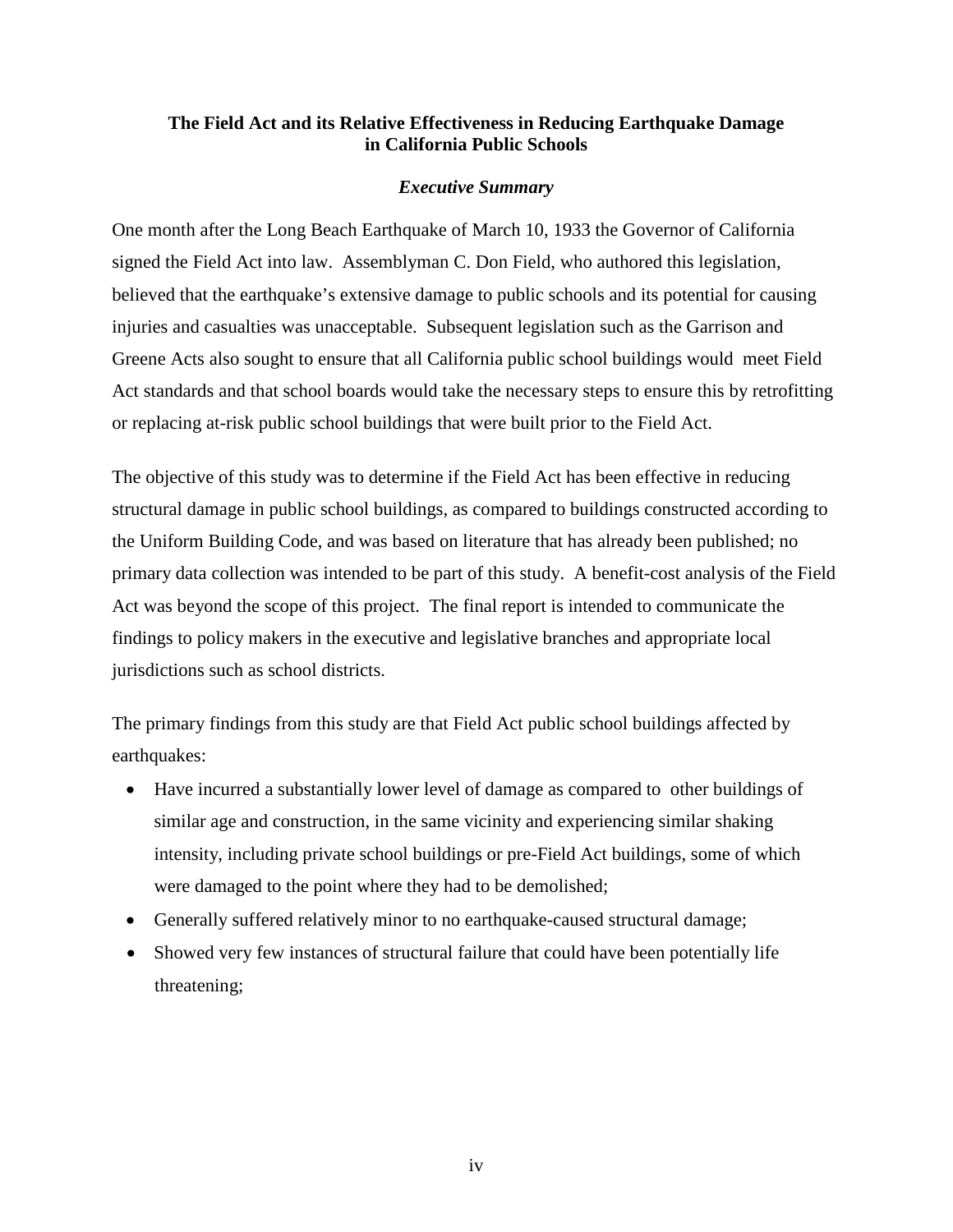- Have served as the primary source for disaster shelters in regions that have experienced significant damage, including epicentral regions that had MMI $^*$  $^*$  IX or X ground shaking intensity;
- Incurred damage that was primarily limited to nonstructural items, such as ceilings and lighting fixtures, and building and classroom furniture and supplies.

In its essence, the Field Act requires the Division of the State Architect (DSA) to set standards for seismic resistant design and rigorous quality control throughout the design and construction process for public schools. Public school buildings must be designed by a California licensed architect or structural engineer and submitted to the DSA for review. The design criteria and standards for public school buildings do not significantly vary from those for other institutional buildings designed under the California Building Code, except for the more stringent and consistent DSA plan review, testing, and inspection requirements.

Since 1933 the building codes in California have improved significantly, and as these improvements have been made, the gap in design standards between Field Act and non-Field Act buildings has narrowed. However, the uniform and stringent design and construction quality control continues to be a unique feature that was set in motion by the Field Act and implemented by the DSA. An important outcome of the Field Act has been the requirement to carry out seismic evaluations and to retrofit or replace vulnerable public school buildings; this has not been the case with the general building stock in California.

Fifteen major California earthquakes that have occurred after 1933 were studied to determine if the damage to public schools was in anyway significantly different from that incurred by the general building stock, and by private schools that are not required to comply with the Field Act. Only regions that experienced ground shaking intensity greater than Modified Mercalli Intensity (MMI) VII were studied. A comprehensive bibliography consisting of more than 400 relevant documents was compiled and a data base was created. All California school sites that have experienced MMI VII or greater shaking intensity were identified and mapped.

<span id="page-4-0"></span> <sup>\*</sup> The Modified Mercalli Intensity (MMI) Scale is described in Appendix I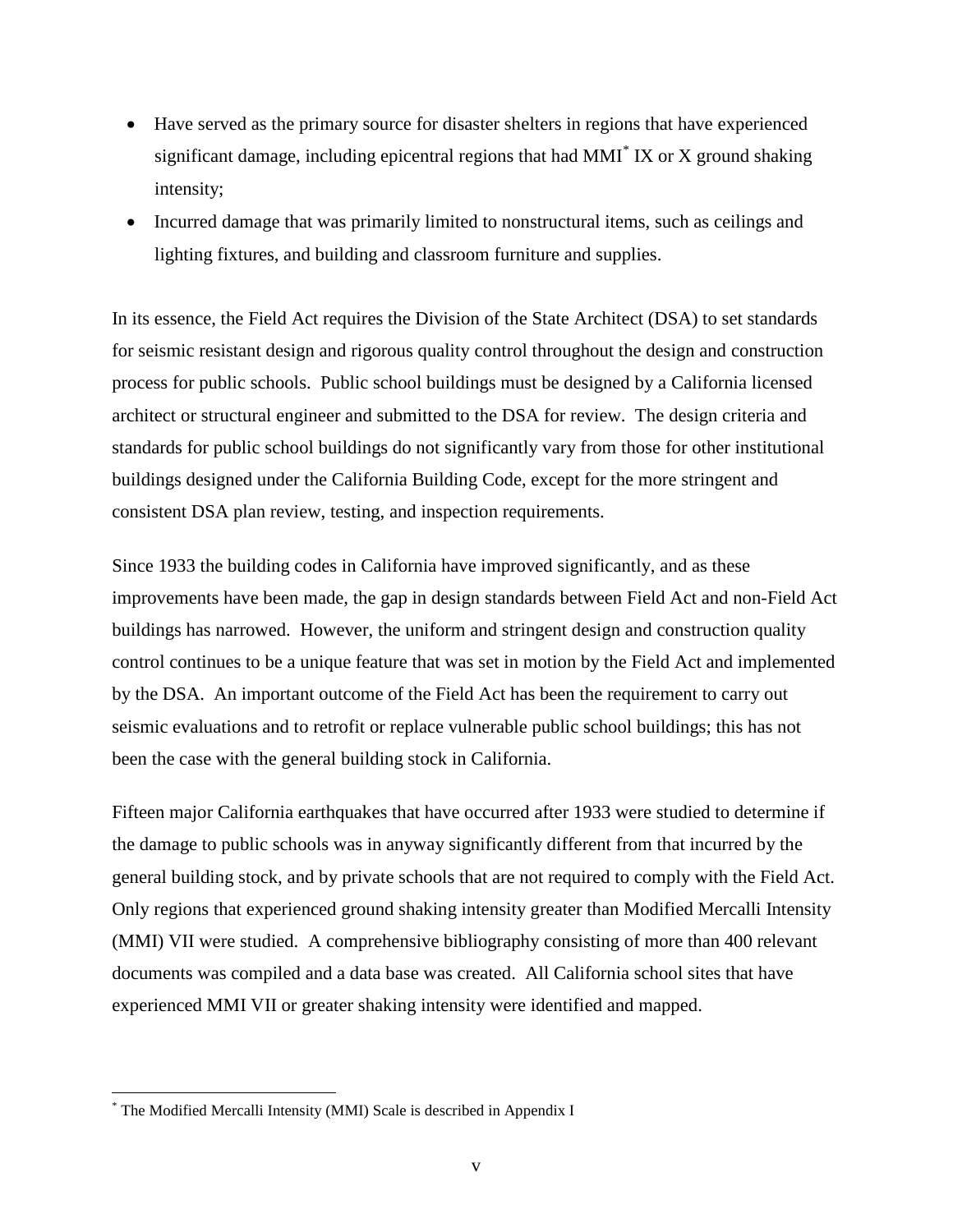#### **I Introduction and Purpose of Study**

Among the fifty states of the USA, California has the second highest occurrence of earthquakes<sup> $(†)$  $(†)$  $(†)$ </sup> and many of them have caused significant loss to life and property. The damage to California schools during the March 10, 1933 Long Beach Earthquake, as shown in Figure 1, resulted in the enactment of the Field Act, which went into effect on April 10, 1933 (Jephcott 1986). Recognizing that the earthquake would have caused serious harm to children if it had occurred during school hours, the Act required earthquake-resistant design and construction of all new public schools in California. The Act also gave the Division of the State Architect the authority to write design regulations for public schools and community colleges.

Significant earthquake damage to schools has occurred in many other countries. During the May 12, 2008 Magnitude 8 Wenchuan Earthquake in China, there were 69,222 casualties, 374,638 wounded, and 18,176 missing (Yan et al. 2009). Approximately 6,900 school buildings collapsed (Yomiuri Shimbun 2009). Of the 6,581 casualties in the Sichuan Province education system, 6,376 were students, 1,274 people were missing, and 1,107 people were buried (Zhang and Li 2009). There is now a movement in China proposing that China adopt practices similar to California's Field Act to ensure safety of their schools (Li H. 2009). Figure 2 shows one of many school buildings that were destroyed.

During the 1999 Magnitude 7.6 Chi-Chi Earthquake in Taiwan, of the 186 schools in Nantou County, where the epicenter was located, 30 of them had buildings that collapsed completely, as shown in Figure 3, and another 109 schools had buildings that collapsed partially (Li W. 2008).

The last California earthquake having a magnitude close to 8 was the 1906 San Francisco Earthquake. Subsequent California earthquakes have had lower magnitudes, but major earthquakes will occur again in California in the future.

This report is a summary of an evaluation of the effectiveness of the Field Act. It addresses whether the Act avoided or reduced earthquake-caused damage to California's public schools, by comparing the performance of public schools to structures built in accordance with local government regulations but not subject to the Field Act. A synopsis of the methodology taken during the course of this study is included in Appendix A.

The Commission recognizes that additional costs and time delays are associated with the implementation of the Field Act. However, a benefit-cost analysis was beyond the scope of this study.

The intent of the Field Act is to ensure that California's public schools be safe so that the danger our children are exposed to from earthquakes, especially if they occur at times when schools are in session, is minimized.

<span id="page-5-0"></span><sup>&</sup>lt;sup>†</sup> Alaska has experienced more earthquakes; however, due to a lower population density and fewer highly industrialized regions, the risk is lower.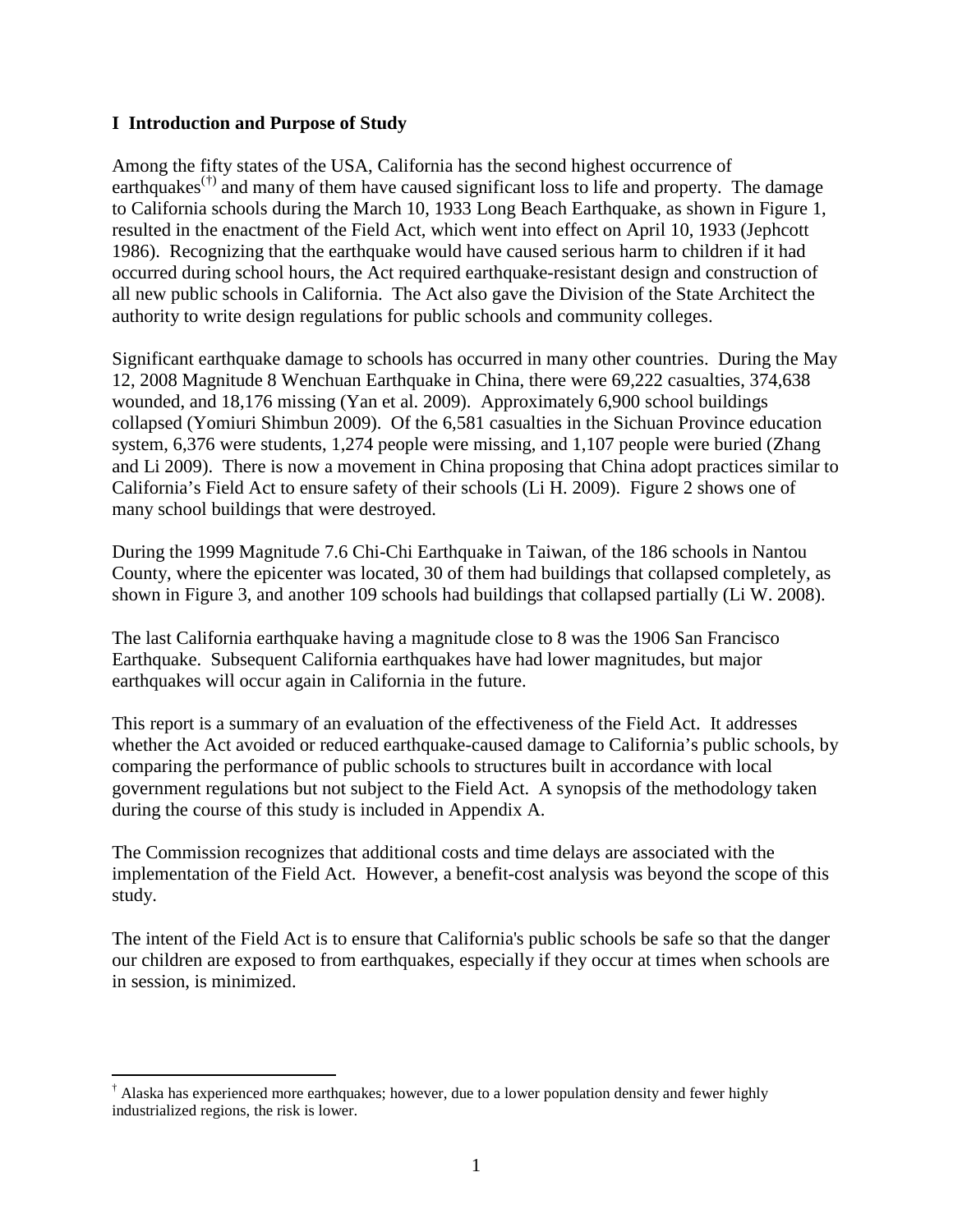

Figure 1: Pictures of the Franklin Junior High School in Long Beach. Top: before the 1933 Long Beach Earthquake; Middle: after the earthquake; Bottom: the rebuilt school today. (Photo Credit: California Geological Survey – accessed from CGS website on May 10, 2009)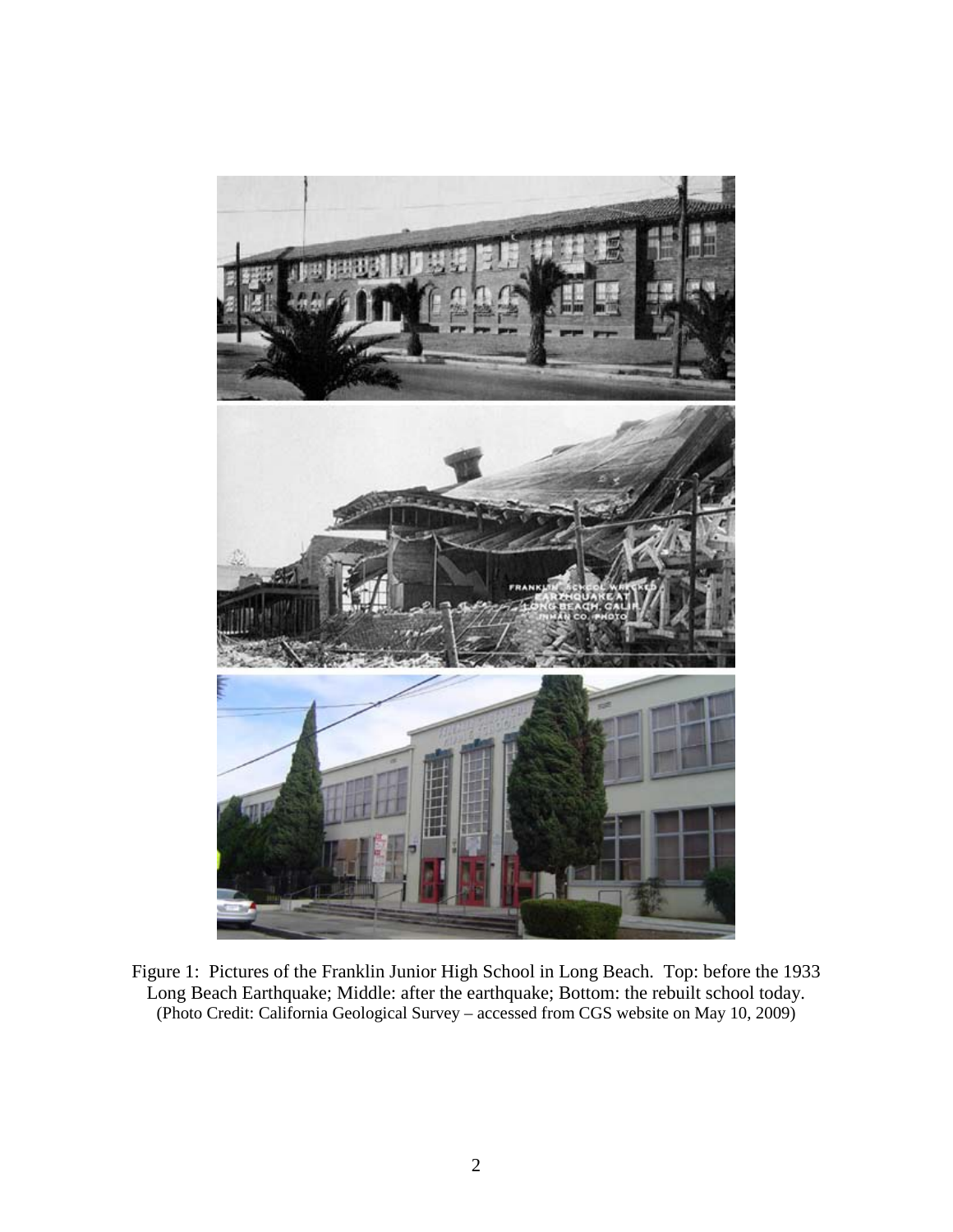

Figure 2: Damage to Elementary School in Xing Fu Township, Dujiangyan, during the 2008 Magnitude 8 Wenchuan Earthquake in China (Photo Credit: Miyamoto International)



Figure 3: Damage to High School during the 1999 Chi-Chi Earthquake. (This collapsed school building has now been converted into a national museum.) (Photo Credit: Wei-sen Lee, National Science and Technology Center for Disaster Reduction, Taipei, Taiwan)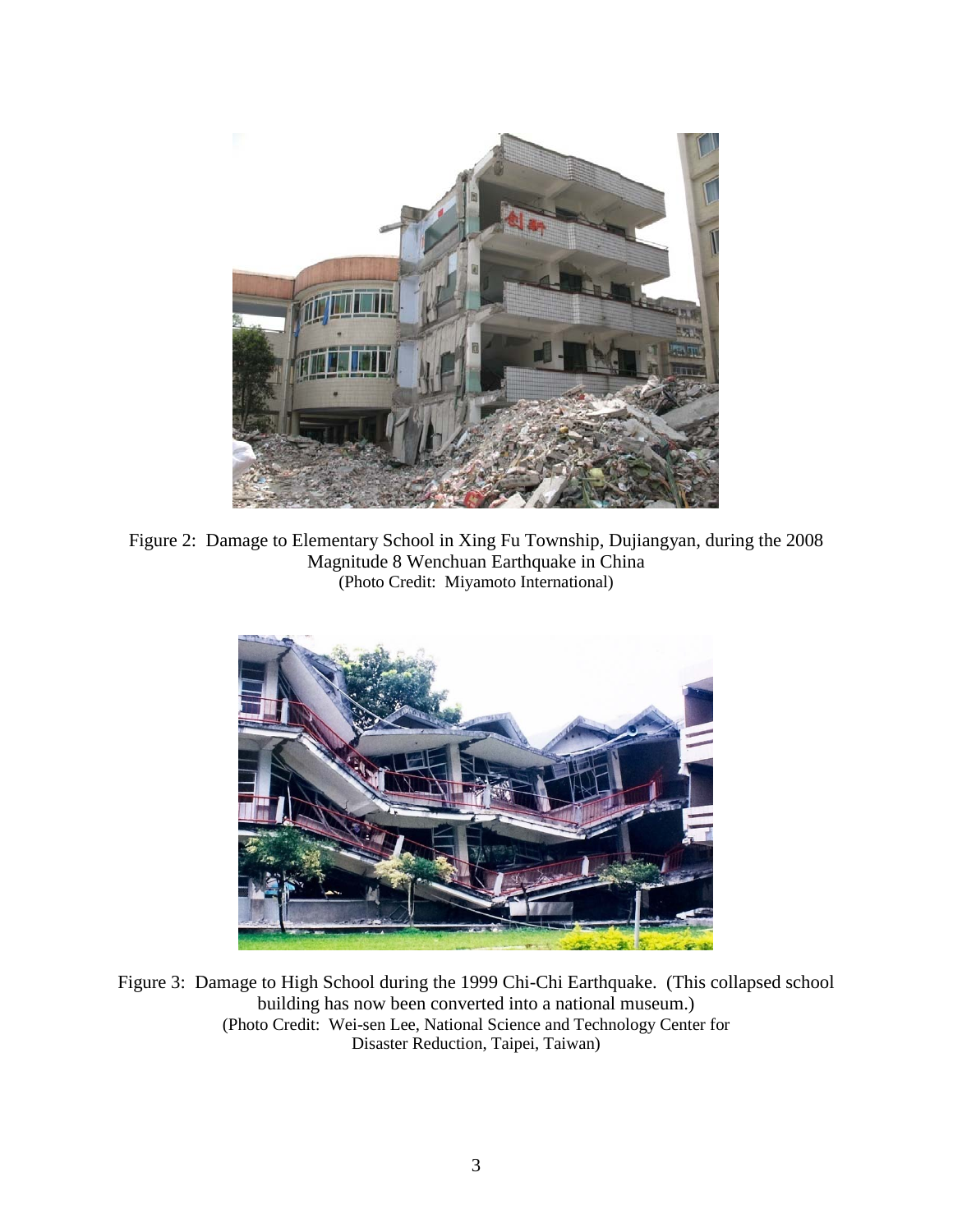#### **II Seismicity of California**

With a population of approximately 37 million, and very large agricultural and industrial sectors, the economy of California is estimated to be one of the 10 largest in the world. California is also well known for its innovative spirit and is the birthplace of several new technologies that have revolutionized the world. One factor that has played a major role in California's rise as a location for innovation has been its public education system, which is the foundation for a highly skilled workforce.

Due to the presence of several geologic faults, including the San Andreas Fault which runs practically the entire length of the state, California has experienced numerous damaging earthquakes. While no single earthquake is expected to bring devastation to the entire state, several earthquakes have caused major regional destruction in many different parts of the state. These earthquakes have also affected other parts of the state due to the intricate connections that exist among the public and private sectors. Future major earthquakes in California are likely to have global effects, not unlike the effects of the 1995 Kobe Earthquake in Japan.

The significant earthquakes that have occurred in California in the  $20<sup>th</sup>$  Century are listed in Table 1 and Appendix B**,** which contains more details. It should be noted that all of these earthquakes, with the exception of the Daly City Earthquake of 1957 that had a magnitude of 5.3, occurred at times when schools were not in session, thus sparing school children from injuries and fatalities.

In the future, the timing of earthquakes might not be quite so fortuitous. The only means available to engineers and legislators, to prevent a catastrophe in California's public schools, is to ensure that school buildings are constructed with designs and quality control standards that minimize the potential for casualties.

| <b>Earthquake</b>            | Date         | <b>Magnitude</b> | <b>Injuries</b> | <b>Fatalities</b>        |
|------------------------------|--------------|------------------|-----------------|--------------------------|
| San Francisco <sup>(a)</sup> | Apr 18, 1906 | 7.8              |                 | $\sim 3,000$             |
| Santa Barbara <sup>(a)</sup> | Jun 29, 1925 | 6.8              | 65              | 13                       |
| Long Beach <sup>(a)</sup>    | Mar 10, 1933 | 6.4              |                 | 115                      |
| <b>Imperial Valley</b>       | May 18, 1940 | 7.0              | 20              | 9                        |
| Kern County                  | Jul 21, 1952 | 7.3              | 35              | 12                       |
| Daly City                    | Mar 22, 1957 | 5.3              | 40              |                          |
| San Fernando                 | Feb 9, 1971  | 6.6              | 2000            | 65                       |
| Santa Barbara                | Aug 13, 1978 | 5.1              | 65              | $\overline{\phantom{a}}$ |
| <b>Imperial County</b>       | Oct 15, 1979 | 6.5              | 91              | $\overline{\phantom{a}}$ |
| <b>Mammoth Lakes</b>         | May 25,1980  | 6.2              | 9               |                          |
| Coalinga                     | May 2, 1983  | 6.4              | 47              |                          |
| <b>Whittier Narrows</b>      | Oct 1, 1987  | 5.9              | $200+$          | 9                        |
| Loma Prieta                  | Oct 17, 1989 | 6.9              | 3757            | 63                       |
| Petrolia                     | Apr 25, 1992 | 7.2              | 356             |                          |
| Landers & Big Bear           | Jun 28, 1992 | 7.3, 6.5         | 402             |                          |
| Northridge                   | Jan 17,1994  | 6.7              | 11,846          | 57                       |
| San Simeon                   | Dec 22, 2003 | 6.5              | 47              | $\overline{2}$           |

Table 1: Significant California earthquakes since 1900 (CalEMA 2007)

Note: *a: indicates earthquakes that occurred prior to the enactment of the Field Act*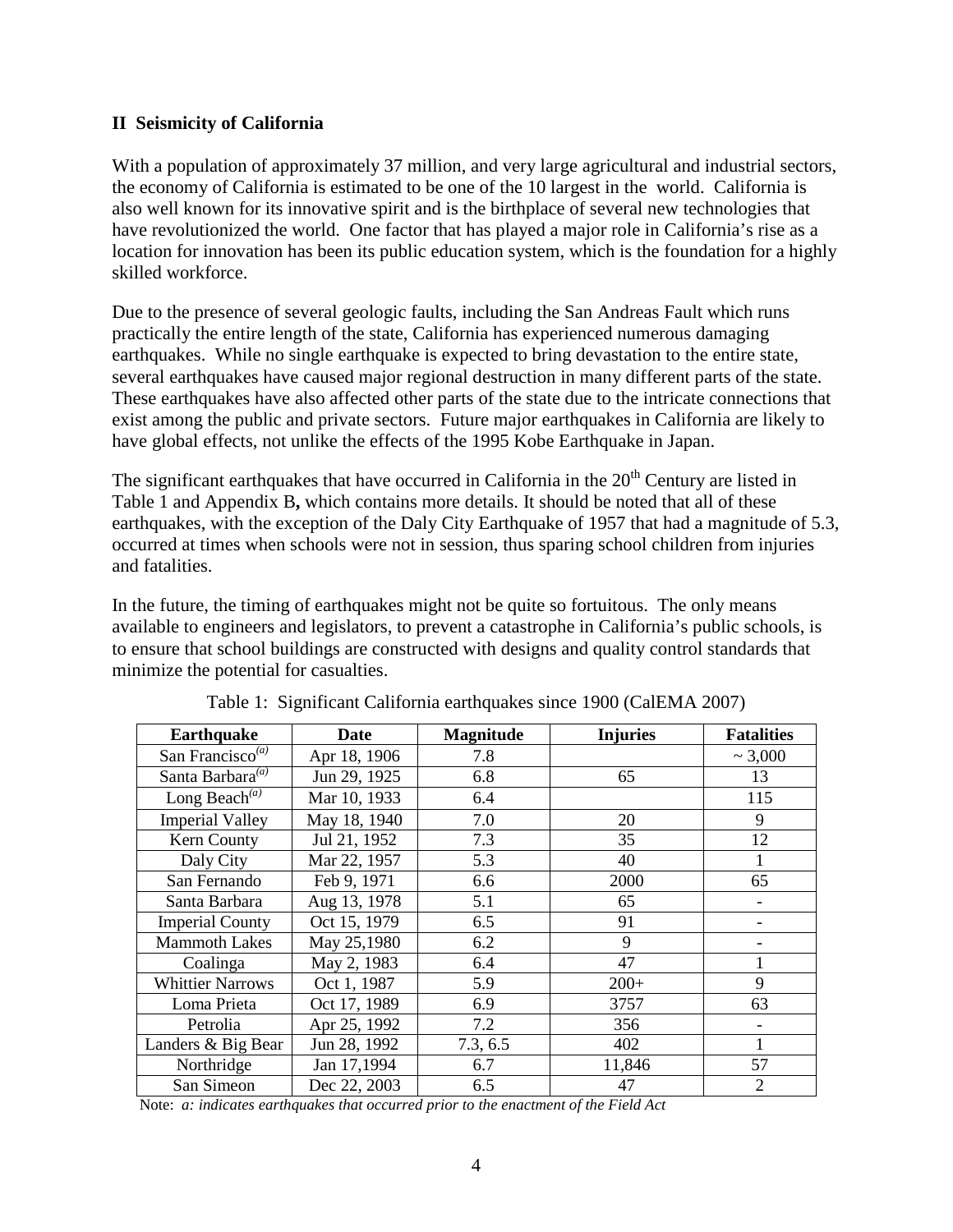#### **III History of the Field Act**

The Magnitude 6.4 Long Beach Earthquake of 1933 resulted in 70 schools being destroyed entirely, as was shown in Figure 1, and another 120 schools experiencing major damage and 300 schools incurring minor damage (Meehan 1982). It was fortuitous that the earthquake occurred at 5:54 p.m., outside school hours, thus minimizing injuries and fatalities of children. This poor performance of, and the extensive damage to, public school buildings resulted in the enactment of Assembly Bill 2342, later officially titled *The Field Act*, after then Assemblyman C. Don Field. This act was signed by the Governor of California on April 10, 1933 – one month after the earthquake.

The intent of the Field Act was to protect California's public school children from injuries and fatalities from building damage during earthquakes, while acknowledging that some architectural damage can be expected (California Code of Regulations). It applied only to public school buildings, and required all construction projects of \$1,000 or more (currently \$25,000 for structures and \$100,000 for nonstructural construction) to go through a more rigorous stateregulated oversight process as compared to other locally-regulated buildings.

Subsequent California laws that built upon the Field Act, to further address the seismic safety of school buildings that were constructed prior to enactment of the Field Act, include the Garrison Act of 1939, the Greene Act (I) of 1967, and the Greene Act (II) of 1968. These acts acknowledged the costs for seismic retrofitting or replacement of buildings, raised personal liability issues for school board members, required structural examination of buildings and identification of unsafe school buildings, and provided timelines for buildings to be abandoned if they failed structural evaluations. In particular, the Greene Act (II) required that all pre-Field Act school buildings needed to be abandoned or retrofitted by June 30, 1975. A 1974 amendment extended this deadline to June 30, 1977. As a result, by 1977, with some rare exceptions, all pre-Field Act school buildings were either replaced or retrofitted to substantially comply with the Field Act.

Other California laws that have had a direct impact on improving the seismic safety of schools include the School Building Sites Act and the Alquist-Priolo Act, both of 1972. The Private Schools Act of 1986 called for similar life-safety protections for private schools as for public schools, although it did not subject them to Field Act compliance. The Charter Schools Act of 1992 authorized the establishment of charter schools; however, it left unclear what seismic safety regulations would apply to them.

In the mid-1970s DSA amended its regulations to include comprehensive requirements for the seismic safety of nonstructural systems in public school buildings. Further, by 1978 DSA prohibited construction of new non-ductile concrete buildings and other types of construction that may be vulnerable to collapse. However, there remained vulnerabilities in buildings that had been constructed according to pre-1978 Field Act regulations.

In 1999, the State of California directed the Department of General Services to conduct an inventory of K-12 public schools built before 1978 and not consisting of wood frame construction, to identify the most vulnerable school buildings in the state (AB 300 1999). The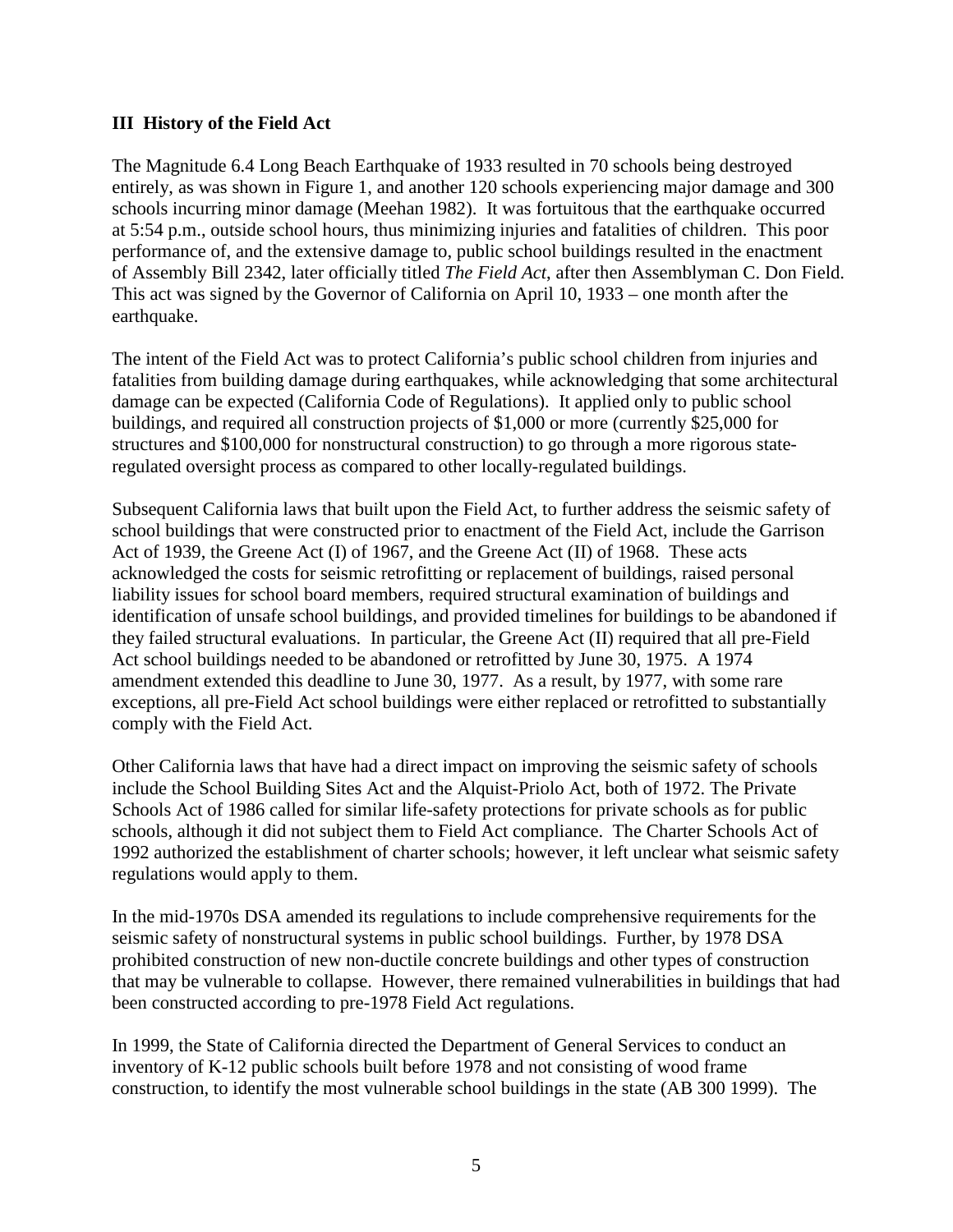inventory, completed in 2002, found that 7,537 buildings consisting of 64 million square feet required detailed seismic evaluations (Department of General Services 2002). The Legislative Counsel issued an opinion that school district officials would have enhanced liability if they did not request information about this inventory and begin to take actions to mitigate earthquakecaused collapse risk in these early Field Act schools.

What is notable is that since the 1933 Long Beach Earthquake, California has experienced 15 damaging earthquakes. However, the damage to school buildings, especially structural damage,[‡](#page-10-0) has been minimal. Even more notable is that while there have been 221 casualties in California earthquakes since 1933, there have been minimal life-threatening structural failures of Field Act buildings.

There are approximately 16,000 public schools and 3,500 private schools in California. 2,848 of the public schools and 1,042 of the private schools have experienced ground shaking of MMI VII or greater. The California counties that have been affected by MMI VII or greater ground shaking are shown in Appendix C. The school sites within these counties were then identified, as shown in Appendix D, and mapped as shown in Appendix E. Some schools have experienced MMI VII or greater ground shaking more than once because they have experienced more than one earthquake.

<span id="page-10-0"></span><sup>&</sup>lt;sup>‡</sup> The term "structural" refers to the elements of the building that support its weight and that resist external loads, such as those arising from wind, snow, rain, and earthquakes, among others. Buildings also have non-structural components such as ceilings and light fixtures; and building contents such as filing cabinets, bookshelves, desks, etc.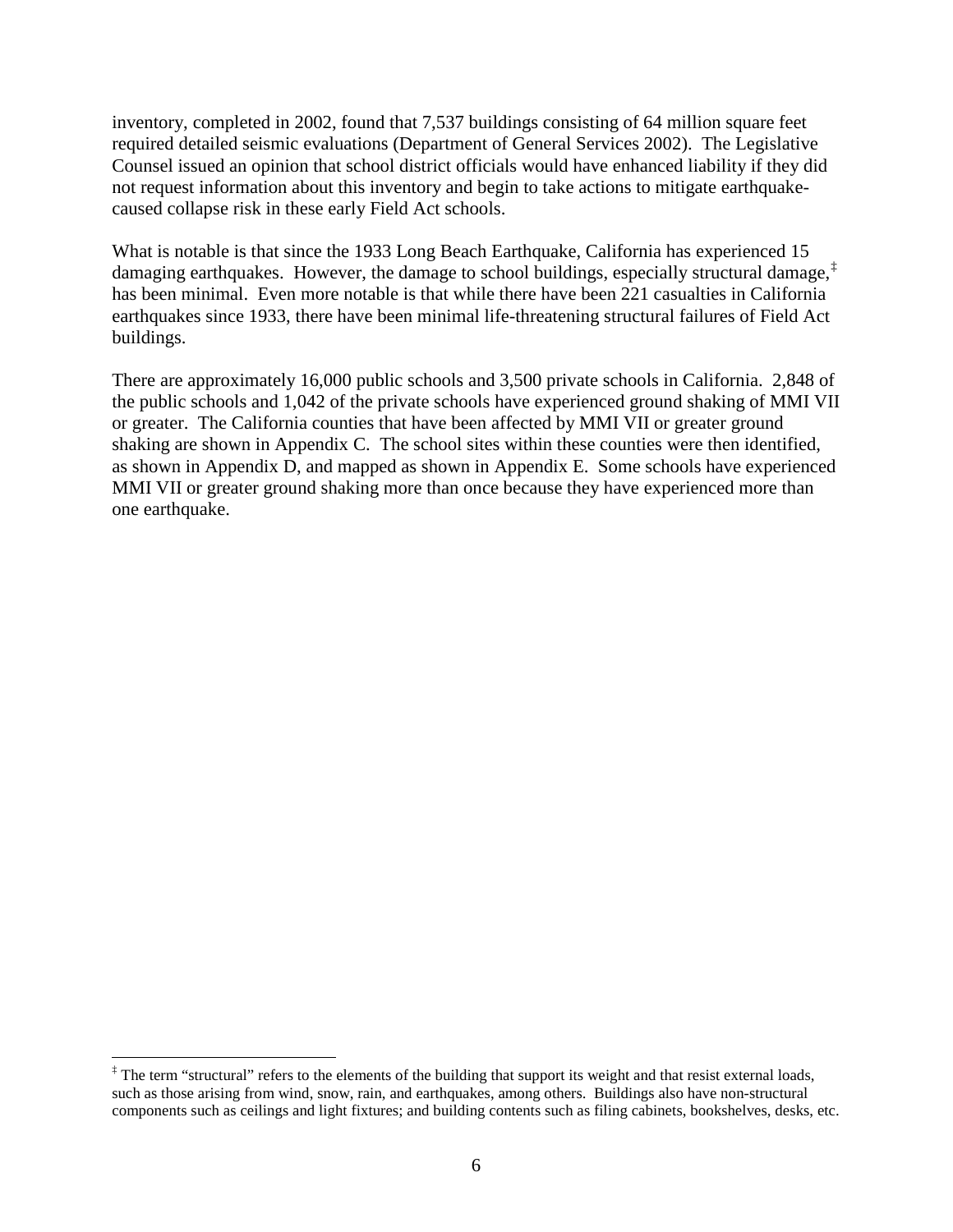### **IV The Field Act and the Building Code: Similarities and Differences**

*The Field Act is not a building code* but a state statute that gives the Division of the State Architect (DSA) the authority to develop rules and regulations it deems necessary to carry out the provisions of the Act to improve seismic safety in the design and construction of public schools, from kindergarten through community colleges.<sup>[§](#page-11-0)</sup> Amendments to Title 24, Part 2, California Code of Regulations (CCR), commonly known as the California Building Code (CBC), as they relate to public schools, are written by DSA. The CBC has historically consisted of the Uniform Building Code (UBC) with California amendments. In 2008 the UBC was replaced with the International Building Code (IBC); future CBCs will therefore be based on the IBC model code.

Design requirements for buildings in California have evolved since 1933 with advancements in the field of earthquake engineering due to knowledge gained from studying the behavior of structures in subsequent earthquakes. A history of significant building code changes, including seismic design forces, is presented in Appendix F (Strand 1984, Porush and Zacher 1987, Bellet 1989, Mahaney and Freeman 1996, CSSC 2004). While seismic design requirements, including those for construction materials, have evolved over the years, *the principal differences between the design of public school buildings and other buildings in California have always been in the administrative regulations, which enhance quality by professional oversight, that are found in Part 1 of Title 24, CCR.*

The Field Act is essentially a means of standardized quality assurance of the entire process of constructing a school, from the design stage through completion of construction and occupation. The major differences between the Field Act administrative regulations and the IBC lie in the rigor of quality control during the plan approval and construction processes (Hackett 2009):

- An architect's or structural engineering license is required for professionals preparing school building construction plans under the Field Act; an architect's or civil engineering license is adequate for preparing building construction plans for engineered non-Field Act buildings;
- The plan approval process is more rigorous under the Field Act; plans are checked to ensure they comply with the CBC by licensed structural engineers for Field Act buildings while, in some cases, plans may be checked by non-licensed professionals for non-Field Act buildings;
- Changes to public school plans during construction must be reviewed and approved by the DSA;
- Continuous construction inspection by DSA-approved inspectors is required under the Field Act, whereas periodic inspection by certified local inspectors, at certain construction milestones, is allowed for non-Field Act buildings;
- Independent testing of materials used in construction by DSA-certified laboratories is required under the Field Act; independent testing, by certified laboratories, of materials used in construction may or may not be effectively enforced by local building authorities;

<span id="page-11-0"></span> <sup>§</sup> Proposition 1D, 2006, allowed community colleges to opt out of the Field Act requirements, at their discretion, but they are still regulated by DSA.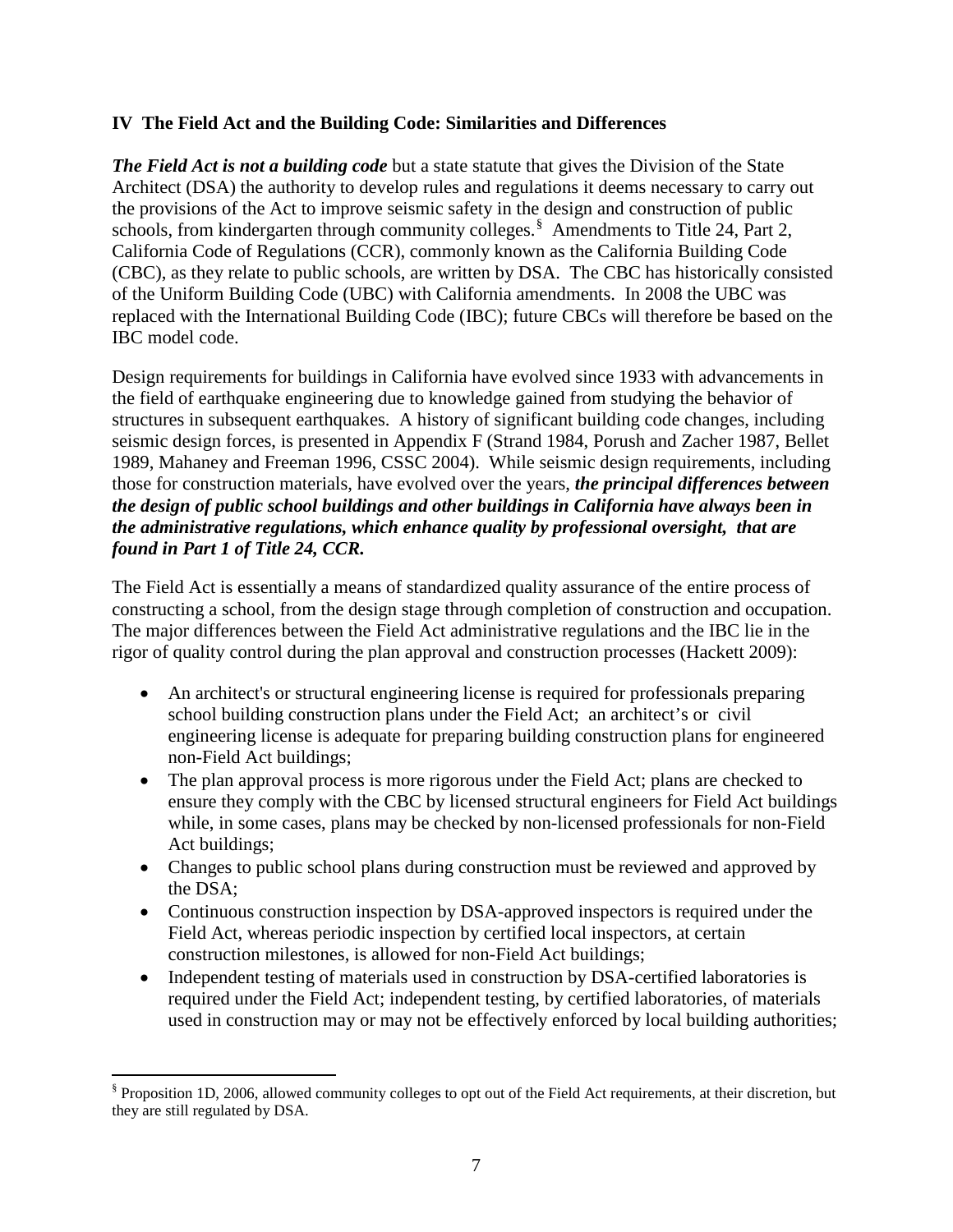• All parties (architects, engineers, inspectors, testing laboratories, and contractors) must file compliance reports under penalty of perjury under the Field Act; similar reports are not required under the IBC, except for the recent exception for regions of high seismicity.

In addition to inspections during construction for non-Field Act buildings being periodic, there can also be significant variations in the rigor of inspections, based on the capabilities of the building inspectors. California has some of the best local building departments in the U. S. However, inspections by some local jurisdictions are subject to the vagaries of the economy and other factors, as a result of which the actual time building inspectors have to carry out inspections, and the technical qualifications of the inspectors, can vary significantly from jurisdiction to jurisdiction. In this report, a public school building referred to as a Field Act building is one that has been designed according to the administrative regulations found in Title 24, CCR. Buildings referred to as non-Field Act buildings have been designed to the CBC but have not been held to these administrative regulations. A side-by-side comparison of the major differences of the administrative requirements for Field Act and non-Field Act buildings can be found in Appendix G.

The Field Act has been used as the model to improve the performance of other buildings that must be capable of being occupied in the event of an emergency. Prior to 1972, the design and construction of hospitals in California were regulated by local governments. After the poor performance of several hospitals in the 1971 San Fernando Earthquake, the rigorous plan approval and construction quality assurance of the Field Act was used as the model for the 1972 Hospital Act which set new rules and regulations covering hospital design and construction. Similarly, the 1986 Essential Services Seismic Safety Act called for stricter quality control standards for essential services buildings such as fire stations, police stations, sheriff's offices, highway patrol offices, and emergency operations centers.

After evaluating building performance during the 1994 Northridge Earthquake, the Structural Engineers Association of California (SEAOC), sought to develop guidelines for performancebased engineering of buildings. The 1995 SEAOC guidelines used the Field Act and the Hospital Act as examples to illustrate the importance of rigorous plan review and construction inspection with regard to building performance in earthquakes, as evidenced by the following quote (SEAOC 1995):

"*Schools and hospitals in California are designed to very similar standards as other buildings in California, yet they tend to perform much better in earthquakes, largely because of the rigor of the plan review during design and the quality assurance provided during construction."*

In California there are over 500 jurisdictions that review building designs and enforce building code requirements. As described previously, the staffing and resources of these jurisdictions, including the technical qualifications of the staff, vary considerably from jurisdiction to jurisdiction, resulting in inconsistencies in the depth and breadth of enforcement for non-Field Act buildings. In contrast, the existence of the Field Act and its requirements ensure that all public schools in California are constructed to a more uniform interpretation and implementation of the California Building Code, and with more consistent oversight, since one regulatory agency, the Division of the State Architect, is responsible for enforcement.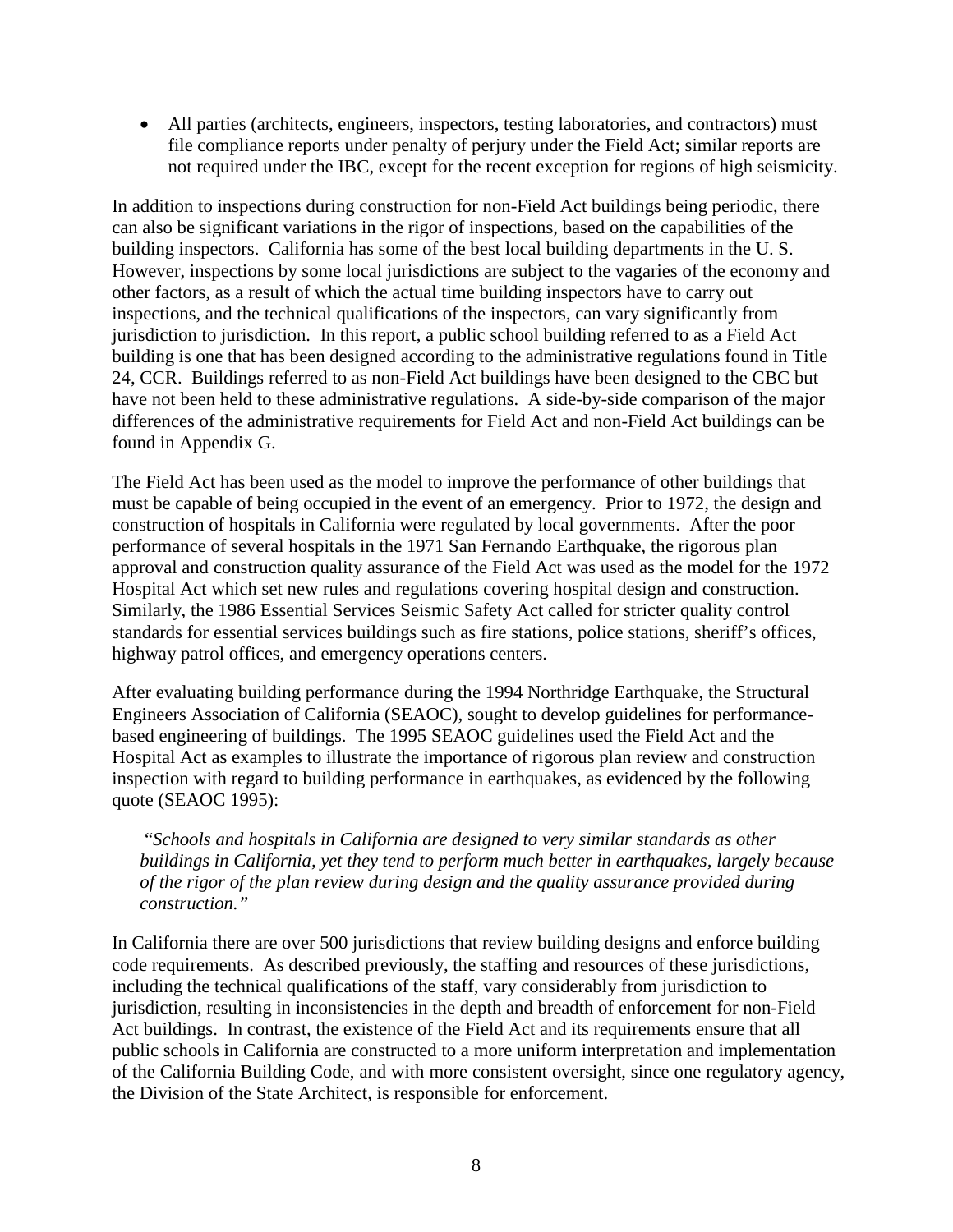#### **V Comparison of the Performance of Field Act Structures with Non-Field Act Structures**

As discussed previously, the performance objectives of Field Act (FA) and non-Field Act (non-FA) buildings are similar, but the quality control of Field Act buildings is more rigorous. This section is a summary of the performance of public schools in major California earthquakes, since the Field Act went into effect. It should be noted that for the earthquakes occurring prior to the 1977 Greene Act (II) deadline, some public school campuses still had pre-Field Act buildings that, in most cases, were not designed to resist earthquake forces. This contributes to the large gap in damage percentages between FA and non-FA buildings in these pre-1977 earthquakes. Table 2 is a brief summary of public school performance in California earthquakes since 1933 and the subsequent paragraphs in this section are organized chronologically in order to present the narrowing performance gap between FA and non-FA buildings. This study does not specifically account for age differences between specific Field Act buildings and comparable non-Field Act buildings. However, generally, communities built after 1933 contain Field Act public school buildings that are of comparable age to nearby non-Field Act buildings. A more detailed performance summary can be found in Appendix H and a description of the Modified Mercalli Intensitiy (MMI) scale is contained in Appendix I.

A common comparative measure of building damage in earthquakes is to express loss as a percentage of the cost of repairs or reconstruction, as compared to the replacement value of the buildings, *at the time of the earthquake*. Unless noted otherwise, this is the comparative measure used in this report, and in Table 2, when losses are expressed as a percentage.

The 1940 Imperial Valley Earthquake was the first significant test of the effectiveness of the Field Act. Although this earthquake was larger than the 1933 Long Beach Earthquake, the 16 school buildings that had been built according to Field Act standards between 1933 and 1940 suffered no significant damage. In contrast, there were pre-Field Act school buildings in the area that suffered significantly more damage (Jephcott 1986). Thirty-nine years later, the 1979 Imperial County Earthquake shook approximately the same area with little damage to the 52 public school sites inspected (EERI 1980).

The 1952 Kern County Earthquake (also referred to as the Tehachapi Earthquake) provided another significant test of the performance of school buildings designed under Field Act regulations. The U. S. Department of Commerce studied 37 schools, which represented about three-quarters of the school damage in the area. The losses suffered by Field Act schools were found to be less than 1% while the pre-Field Act school buildings suffered a loss of 50% (Crumlish and Wirth 1967, Jephcott 1986).

The 1971 San Fernando Earthquake was similar in size to the 1933 Long Beach Earthquake and was the first to occur in a large metropolitan area after the Field Act had been enacted. By this time nearly all of the buildings in the Los Angeles Unified School District, where most of the shaking occurred, were built in compliance with the Field Act or had been retrofitted. A study of losses incurred in 636 school sites within the 25-mile radius of the epicenter found damage of less than 1% (Barclay 2003). Nearly all of the damage was nonstructural, which at that time was just beginning to be addressed by codes.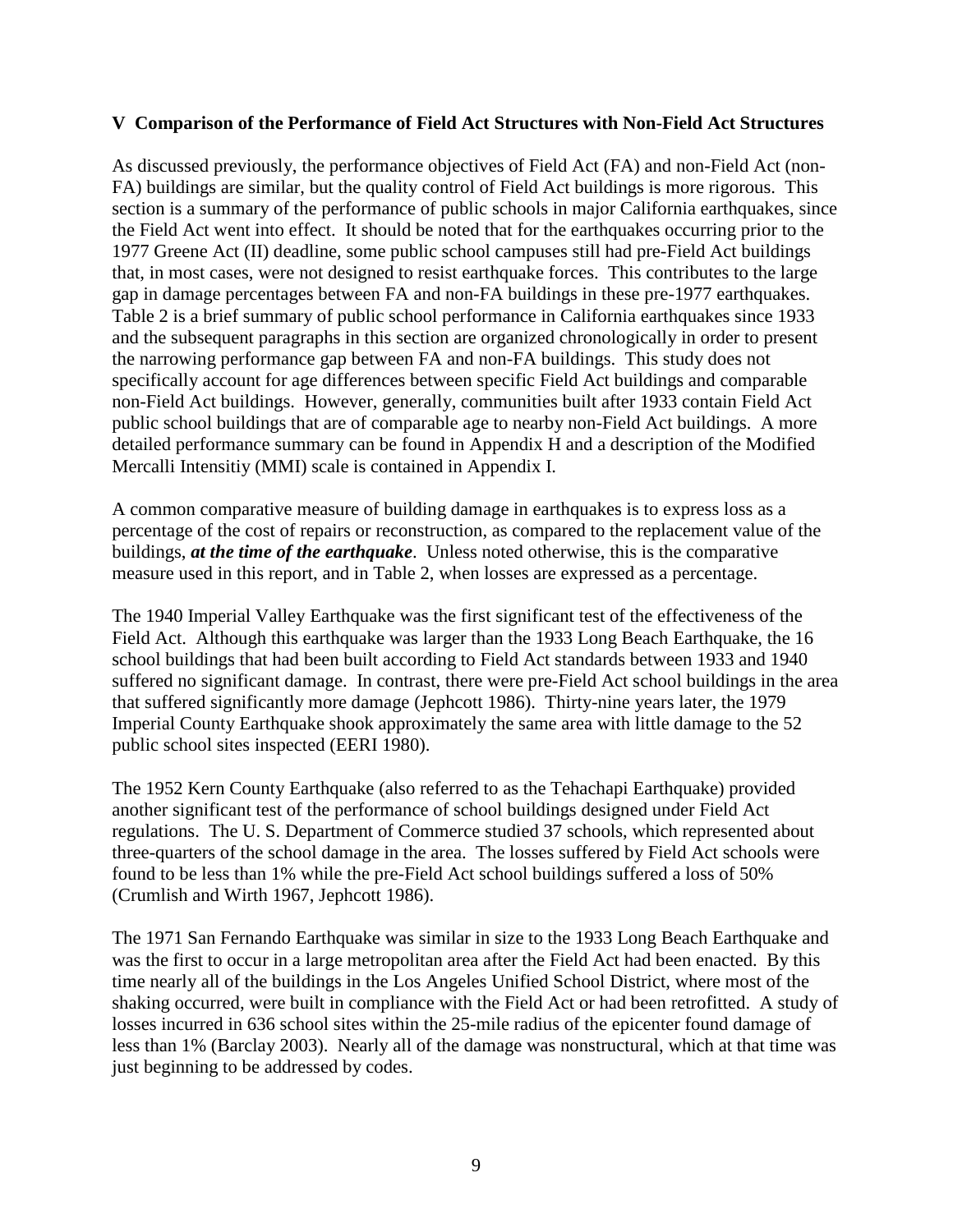| <b>Earthquake</b>      | Year | <b>Max</b><br><b>MMI</b>        | <b>Public School Performance</b>                            |  |  |
|------------------------|------|---------------------------------|-------------------------------------------------------------|--|--|
| Long Beach             | 1933 | $V\amalg \amalg$                | Severe damage, Field Act (FA) enacted immediately           |  |  |
| <b>Imperial Valley</b> | 1940 | X                               | No significant damage to all 16 FA buildings, significant   |  |  |
|                        |      |                                 | damage to pre-FA buildings                                  |  |  |
| Kern County            | 1952 | <b>VIII</b>                     | FA schools suffered damage of less than 1%, pre-FA          |  |  |
|                        |      |                                 | schools suffered 50% damage                                 |  |  |
| Daly City              | 1957 | <b>VII</b>                      | No structural damage to FA schools                          |  |  |
| San Fernando           | 1971 | XI                              | 8600 FA school buildings suffered damage of 0.3%. Most      |  |  |
|                        |      |                                 | of the public school damage occurred in the few remaining   |  |  |
|                        |      |                                 | pre-FA school buildings                                     |  |  |
| Santa Barbara          | 1978 | VII                             | No structural damage to FA schools                          |  |  |
| <b>Imperial County</b> | 1979 | IX                              | 52 FA school sites suffered little damage                   |  |  |
| <b>Mammoth Lakes</b>   | 1980 | $\mathbf X$                     | 2 FA school sites suffered no structural damage             |  |  |
| Coalinga               | 1983 | <b>VIII</b>                     | 77 FA buildings on 9 sites suffered losses of about 3%,     |  |  |
|                        |      |                                 | with most of the damage being nonstructural                 |  |  |
| Whittier               | 1987 | <b>VIII</b>                     | No structural damage to FA schools                          |  |  |
| Loma Prieta            | 1989 | $\ensuremath{\text{IX}}\xspace$ | 4 of 1544 FA buildings surveyed suffered severe damage      |  |  |
| Petrolia               | 1992 | X                               | Mattole Elementary in MMI X suffered no structural          |  |  |
|                        |      |                                 | damage and was used as a shelter                            |  |  |
| Landers                | 1992 | X                               | Landers Elementary in MMI X suffered no structural          |  |  |
|                        |      |                                 | damage, minimal nonstructural damage, and was used as a     |  |  |
|                        |      |                                 | shelter                                                     |  |  |
| Big Bear               | 1992 | IX                              | No structural damage to all 5 FA schools                    |  |  |
| Northridge             | 1994 | IX                              | 127 school sites surveyed (about 1600 buildings) with few   |  |  |
|                        |      |                                 | permanent buildings suffering structural damage; most       |  |  |
|                        |      |                                 | damage was to lunch shelters, walkways, and older           |  |  |
|                        |      |                                 | portable buildings, with the notable exception of Kennedy   |  |  |
|                        |      |                                 | HS Admin/Classroom Building and Van Gogh                    |  |  |
|                        |      |                                 | Elementary; most damage was nonstructural.                  |  |  |
| San Simeon             | 2003 | <b>VIII</b>                     | No observed structural damage to 9 FA schools inspected.    |  |  |
|                        |      |                                 | One exception was the main building at Flamson Middle       |  |  |
|                        |      |                                 | School, built in 1924 and retrofitted to comply with the FA |  |  |
|                        |      |                                 | in 1959, which suffered damage and was demolished and       |  |  |
|                        |      |                                 | replaced in 2005.                                           |  |  |

#### Table 2: Public school performance in California earthquakes since 1933

A juvenile facility constructed in 1965 and subjected to MMI X shaking in the San Fernando Earthquake contained Field Act and non-Field Act buildings since it was both an educational and a correctional facility. The Field Act and non-Field Act buildings were built by the same architects, engineers and contractors. The school buildings at the site survived the earthquake well whereas the non-Field Act buildings suffered major damage. The following quote is from a report on this facility by the U. S. Department of Commerce: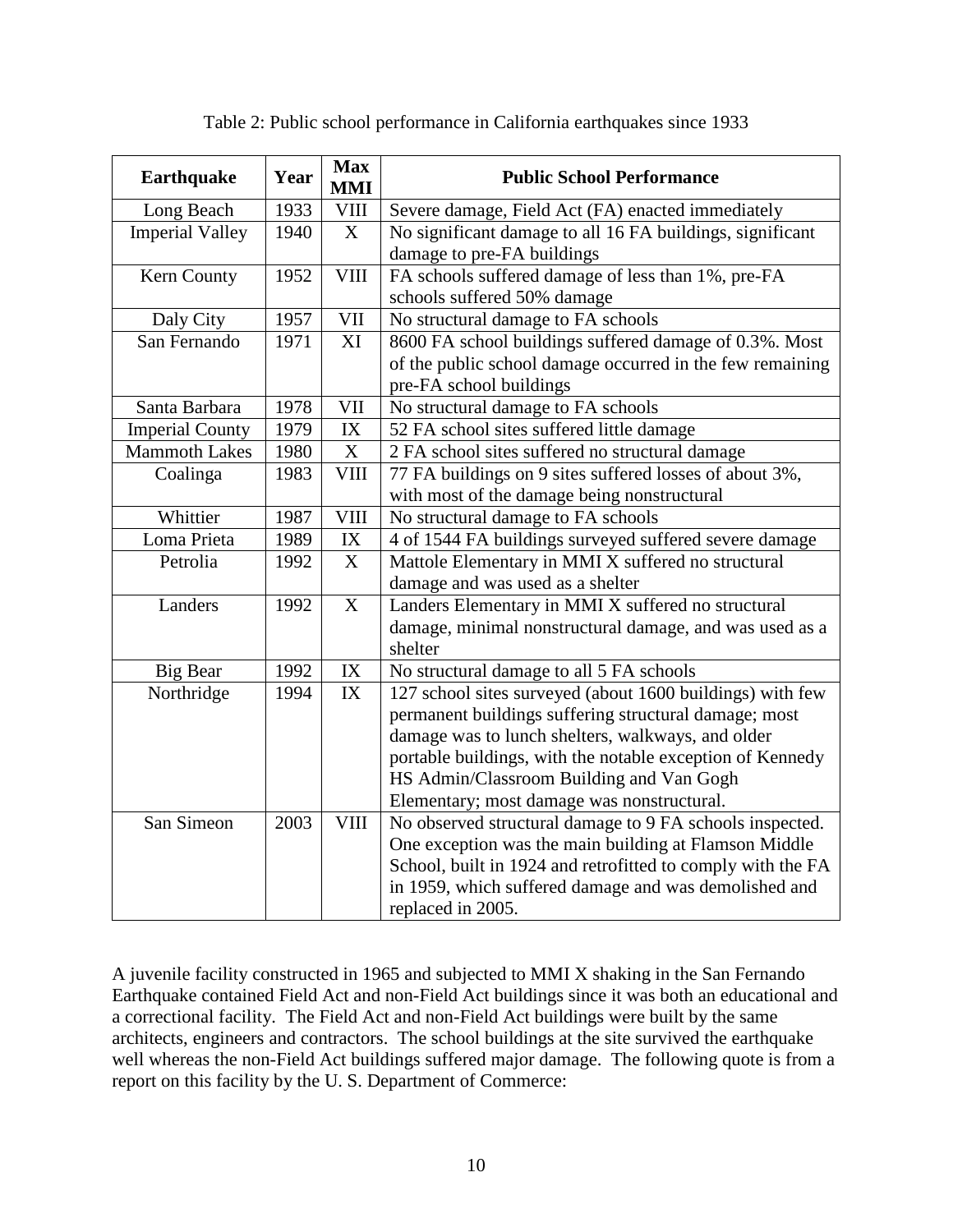"*The better behavior of the school buildings can be attributed to the more restrictive rules and regulations of the Field Act since the other factors (Architects, Engineers, Contractors and Inspectors) were the same for both types of buildings. The school buildings could be economically repaired; however, the entire facility has been vacated and may be abandoned."* (Lew et al. 1971).

Hospitals were another class of publicly owned structures that were not built to Field Act standards, and suffered extensive damage. The poor performance of hospitals in the San Fernando Earthquake led to the 1972 Hospital Act which set rules and regulations covering hospital design and construction that were nearly identical to the Field Act (Bellet 1989).

An approximate comparison of public school performance and the general building stock can be found from a study funded by the National Science Foundation that reported the total percentage of losses incurred by the Los Angeles Unified School District, due to the 1971 earthquake, was 0.16% of the 1971 assessed value. In comparison, data from the U. S. Department of Commerce on building damage incurred in Los Angeles County yields losses of about 1.8% of the 1971 assessed value (Lew et al. 1971, ATC 1993, Cuenca 2009).

A study of 9 school sites in the 1983 Coalinga Earthquake, that contained 77 Field Act buildings, estimated that the damage to these buildings was about 3% and was mostly nonstructural. Private buildings averaged a loss in the range of 18%; however, most of the damage was to older unreinforced masonry buildings which tend to perform poorly in earthquakes (EERI 1984, Jephcott 1986, Barklay 2003).

The Loma Prieta Earthquake was the largest earthquake to occur in Northern California since the 1906 San Francisco Earthquake and caused damage that ranged from Watsonville and Santa Cruz to Oakland and San Francisco. A survey of 1,544 public school buildings showed that only four school buildings sustained severe damage: a portable classroom near Santa Cruz, a woodframe building built in the 1950s at Loma Prieta Elementary School near Los Gatos, a San Francisco High School building that was built in 1920 and retrofitted to comply with the Field Act in 1947, and a Watsonville High School building constructed prior to the Field Act in 1917 and strengthened in 1935 (Bellet 1989, National Clearinghouse for Educational Facilities 2004). Significant building damage occurred in the Marina District of San Francisco with most of the damage to woodframe apartment buildings due to poor soil conditions. Winfield Scott School, built in 1930 and retrofitted in the 1970s under the state school strengthening program, is located in the area of the Marina District with the poorest soil and suffered only minor damage. The Marina Middle School served the Marina District as a shelter and disaster center immediately following the earthquake (Harris and Egan 1990, Meehan 1990, EERI 1990).

Mattole Elementary School experienced ground shaking of MMI X in the 1992 Petrolia, Cape Mendocino Earthquake with no structural damage and some minor nonstructural damage. This elementary school was used as the initial shelter and disaster assistance center, for approximately one week (Selvaduray 2008). A similar case is Landers Elementary School that was subjected to MMI X shaking in the 1992 Landers Earthquake. The school experienced only minor nonstructural damage and was used as an emergency shelter for local residents whose homes suffered heavy damage (ATC 1993, CSSC 2007).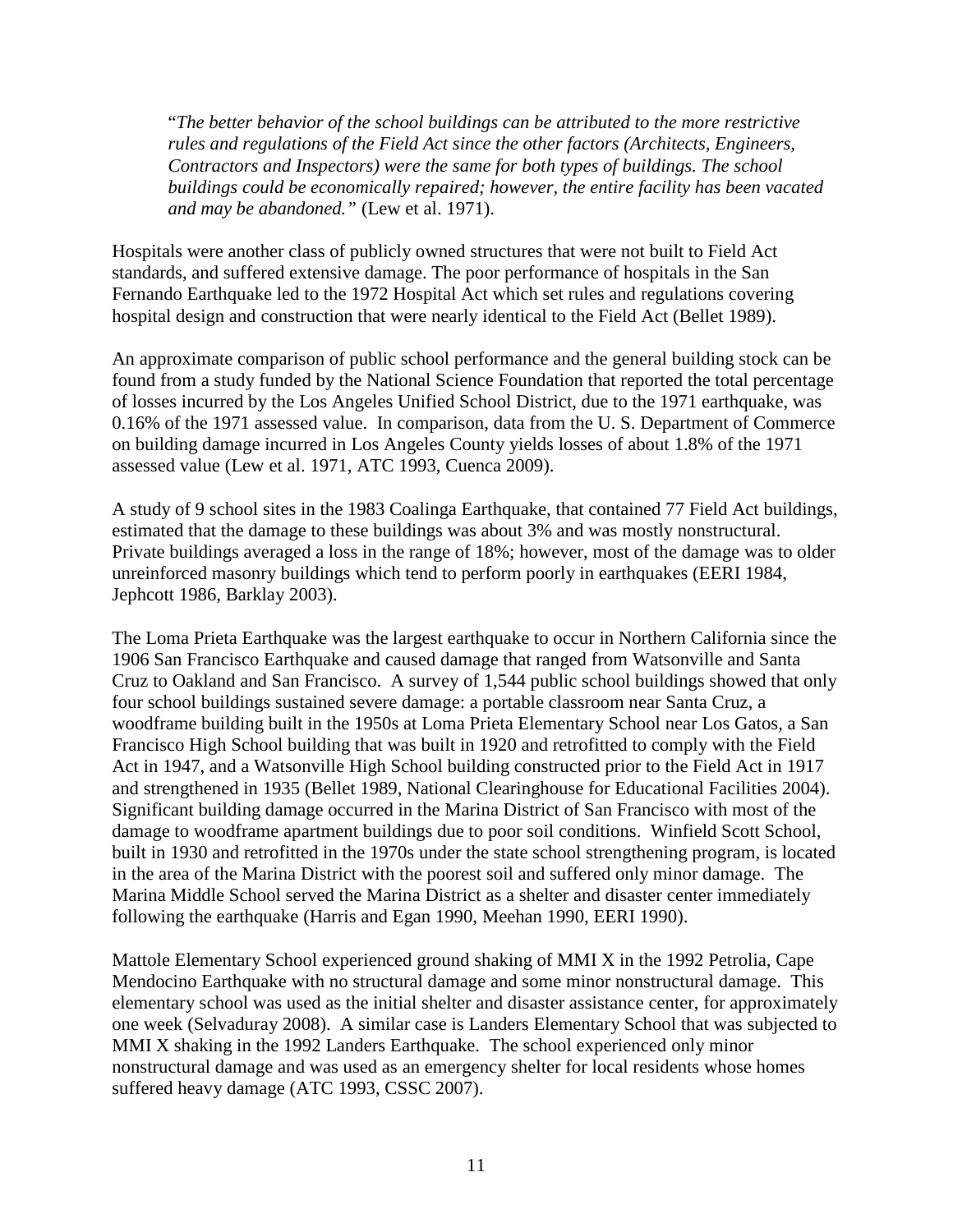The 1994 Northridge Earthquake was the largest earthquake in the urban Southern California area since the 1971 San Fernando Earthquake. The more than \$40 billion in total property losses and nearly \$7 billion in Federal Emergency Management Agency (FEMA) funding makes the Northridge Earthquake the most costly earthquake disaster, and the second most costly natural disaster, in the nation's history. The Northridge Earthquake was the first strong earthquake in which the Applied Technology Council Rapid Evaluation procedures (ATC-20), described in Appendix J, were employed to assess the safety of a large number of damaged buildings.<sup>[\\*\\*](#page-16-0)</sup> Table 3 presents a summary of some of the ATC-20 data that was collected. Note that the number of green-tagged buildings does not represent the total number of undamaged buildings but only those inspected.

| Type of building                    | <b>Red</b>            | Yellow     | Green        | % Red                  | % Yellow                |
|-------------------------------------|-----------------------|------------|--------------|------------------------|-------------------------|
|                                     | (Unsafe)              | (Limited   | (Inspected)  | <b>Tagged</b>          | <b>Tagged</b>           |
|                                     |                       | Entry)     |              |                        |                         |
| Private school buildings (City of   | 6                     | 21         | 141          | 3.6 % <sup>(c)</sup>   | $12.5\%$ <sup>(c)</sup> |
| Los Angeles 2003)                   |                       |            |              |                        |                         |
| Public school (Field Act) buildings | $\overline{17}^{(a)}$ | $89^{(a)}$ | $1500^{(b)}$ | 1.1 %                  | 5.5 %                   |
| (DSA ATC-20 Reports 1994)           |                       |            |              |                        |                         |
| One- and two-story commercial       | 100                   | 322        | 1746         | 4.6 % $\sqrt{c}$       | 14.9 % <sup>(c)</sup>   |
| buildings (non-Field Act) in Los    |                       |            |              |                        |                         |
| Angeles of similar construction to  |                       |            |              |                        |                         |
| schools (City of Los Angeles        |                       |            |              |                        |                         |
| 2003)                               |                       |            |              |                        |                         |
| Residential and commercial          | 1900                  | 8800       | 82,500       | $2.0\%$ <sup>(c)</sup> | 9.4 % <sup>(c)</sup>    |
| buildings in the City of Los        |                       |            |              |                        |                         |
| Angeles (Deppe 1994)                |                       |            |              |                        |                         |
| Residential and commercial          | 3000                  | 11,500     | 90,400       | $2.9\sqrt[6]{c}$       | 11.0 % $^{(c)}$         |
| buildings in Los Angeles, Ventura,  |                       |            |              |                        |                         |
| and Orange Counties (Governor's     |                       |            |              |                        |                         |
| Office of Emergency Services        |                       |            |              |                        |                         |
| 1999)                               |                       |            |              |                        |                         |

Table 3: ATC-20 Tagging data for the Northridge Earthquake

*Notes: (a)* Of the 17 red tags; 5 are permanent buildings, 4 relocatable buildings, and 8 other structures (arcades, walkways, lunch shelters, pavilions, bridges between buildings). Of the 89 yellow tags; 62 are permanent buildings, 14 relocatable buildings, and 13 other structures.

(*b)* Approximate, based on an average of 13 buildings per school campus. (Jephcott 1974)

 *(c)* The percentages contained in Columns 5 and 6 are based on the number of buildings that were inspected, and NOT the total number of buildings.

<span id="page-16-0"></span><sup>\*\*</sup> The ATC-20 damage evaluation process was developed shortly before the Loma Prieta Earthquake, and first used after the Loma Prieta Earthquake (Applied Technology Council (ATC) 1989). Based on this experience the evaluation process was revised significantly and the revised evaluation process was employed more comprehensively after the Northridge Earthquake.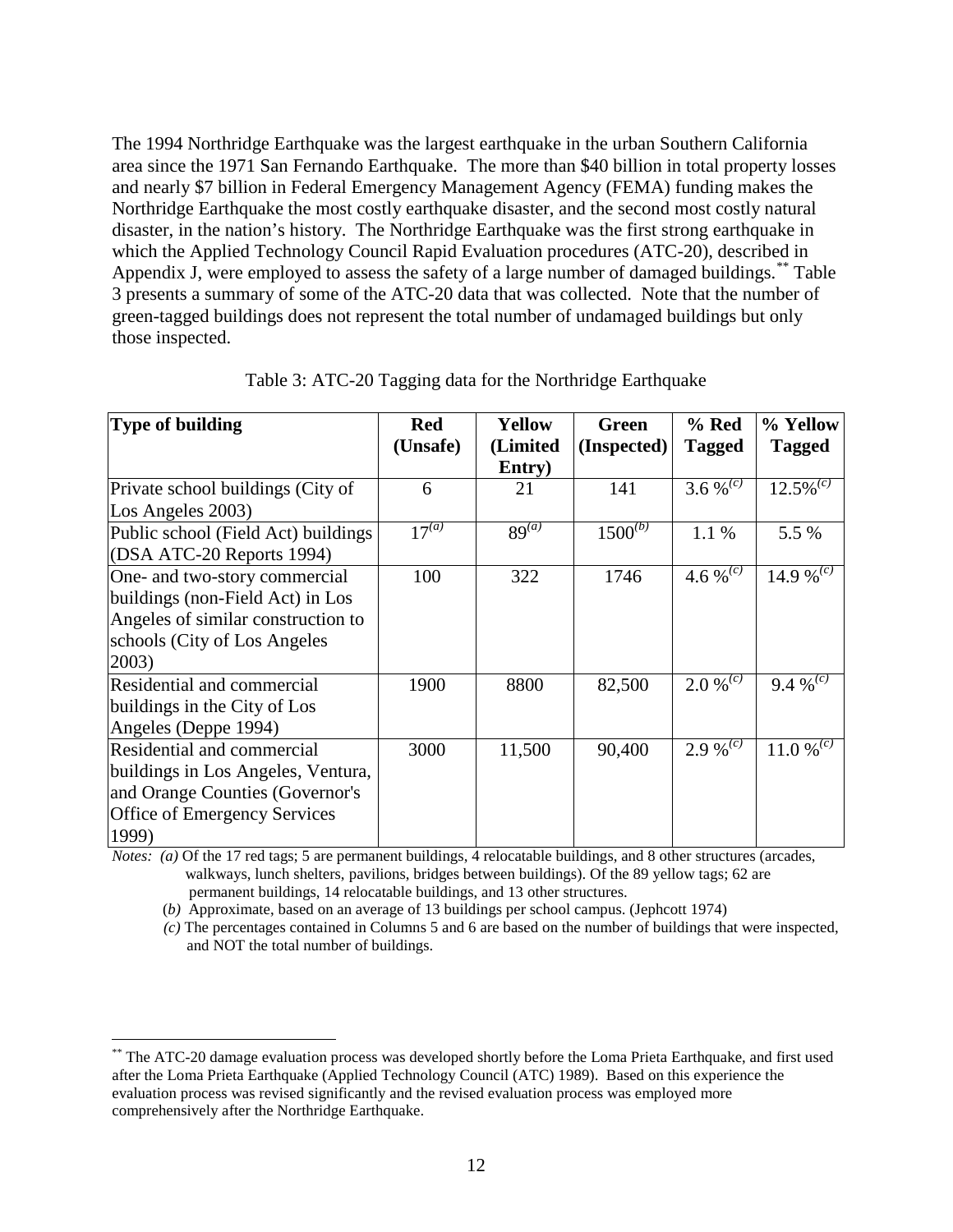An approximate damage comparison for the Northridge Earthquake can be found by dividing the claim of the Los Angeles Unified School District (LAUSD) for FEMA disaster assistance funds by the 1994 assessed value of the LAUSD school properties which yields a ratio of about 0.11%  $(LAUSD 1994, FEMA 2009).$ <sup>[††](#page-17-0)</sup> The equivalent loss ratio for the general building stock, based on FEMA claims and 1994 assessed value, for Los Angeles County, is approximately 1.3% (County of Los Angeles 1994-1995, FEMA 2009). Since FEMA claims are relevant only for public and non-profit sector structures, and not the for-profit sector, the actual loss ratio for the general building stock would have been much higher than 1.3%.

The ATC-20 data from 8 zip code areas, in an approximately 100 square mile area surrounding the epicenter of the Northridge Earthquake and subjected to some of the strongest shaking, were analyzed. In this area the urban growth was from South to North and thus public schools and buildings nearby were generally built at the same time (between 1950 and 1970) (OES 1995). A summary of the results of this analysis is presented in Table 4.

| <b>Type of building</b>           | <b>Red</b>       | (Yellow)       | Green       | $%$ Red             | % Yellow              |
|-----------------------------------|------------------|----------------|-------------|---------------------|-----------------------|
|                                   | (Unsafe)         | <b>Limited</b> | (Inspected) | <b>Tagged</b>       | <b>Tagged</b>         |
|                                   |                  | <b>Entry</b>   |             |                     |                       |
| Private school buildings (City of | $\overline{4}$   | 12             | 26          | 9.5 % $\sqrt[c]{c}$ | 28.6 % <sup>(c)</sup> |
| Los Angeles 2003)                 |                  |                |             |                     |                       |
| Public school (Field Act)         | 7 <sup>(a)</sup> | $37^{(a)}$     | $463^{(b)}$ | 1.4 %               | 7.3 %                 |
| buildings (DSA ATC-20 reports     |                  |                |             |                     |                       |
| 1994)                             |                  |                |             |                     |                       |
| One- and two-story commercial     | 28               | 96             | 342         | 6.0 % $\sqrt{c}$    | $20.6 \%^{(c)}$       |
| buildings (non-Field Act) of      |                  |                |             |                     |                       |
| similar construction to schools   |                  |                |             |                     |                       |
| (City of Los Angeles 2003)        |                  |                |             |                     |                       |
| All Residential and commercial    | 267              | 1401           | 14,305      | 1.7 % $\sqrt[c]{c}$ | 8.8 % $\sqrt[c]{c}$   |
| buildings (City of Los Angeles)   |                  |                |             |                     |                       |
| 2003)                             |                  |                |             |                     |                       |

Table 4: ATC-20 Tagging data for the Northridge Earthquake epicentral area

*Notes: (a)* Of the 7 red tags; 3 are permanent buildings and 4 other structures (arcades, walkways, lunch shelters, pavilions, bridges between buildings). Of the 37 yellow tags; 17 are permanent buildings, 11 relocatable buildings, and 9 other structures.

*(b)* Approximate, based on an average of 13 buildings per school campus (Jephcott and Hudson 1974).

*(c)* The percentages contained in Columns 5 and 6 are based on the number of buildings that were inspected, and NOT the total number of buildings.

All of the public schools in this area, except for John F. Kennedy High School, were capable of receiving students after post-earthquake debris was cleared. In some schools, portions of the campus and certain structures needed to be closed to students until further evaluations could be performed but the schools were able to open (McGavin 1994).

<span id="page-17-0"></span> <sup>††</sup> Based on data received from California Office of Emergency Services (currently CalEMA) regarding post Northridge Earthquake claims paid by FEMA.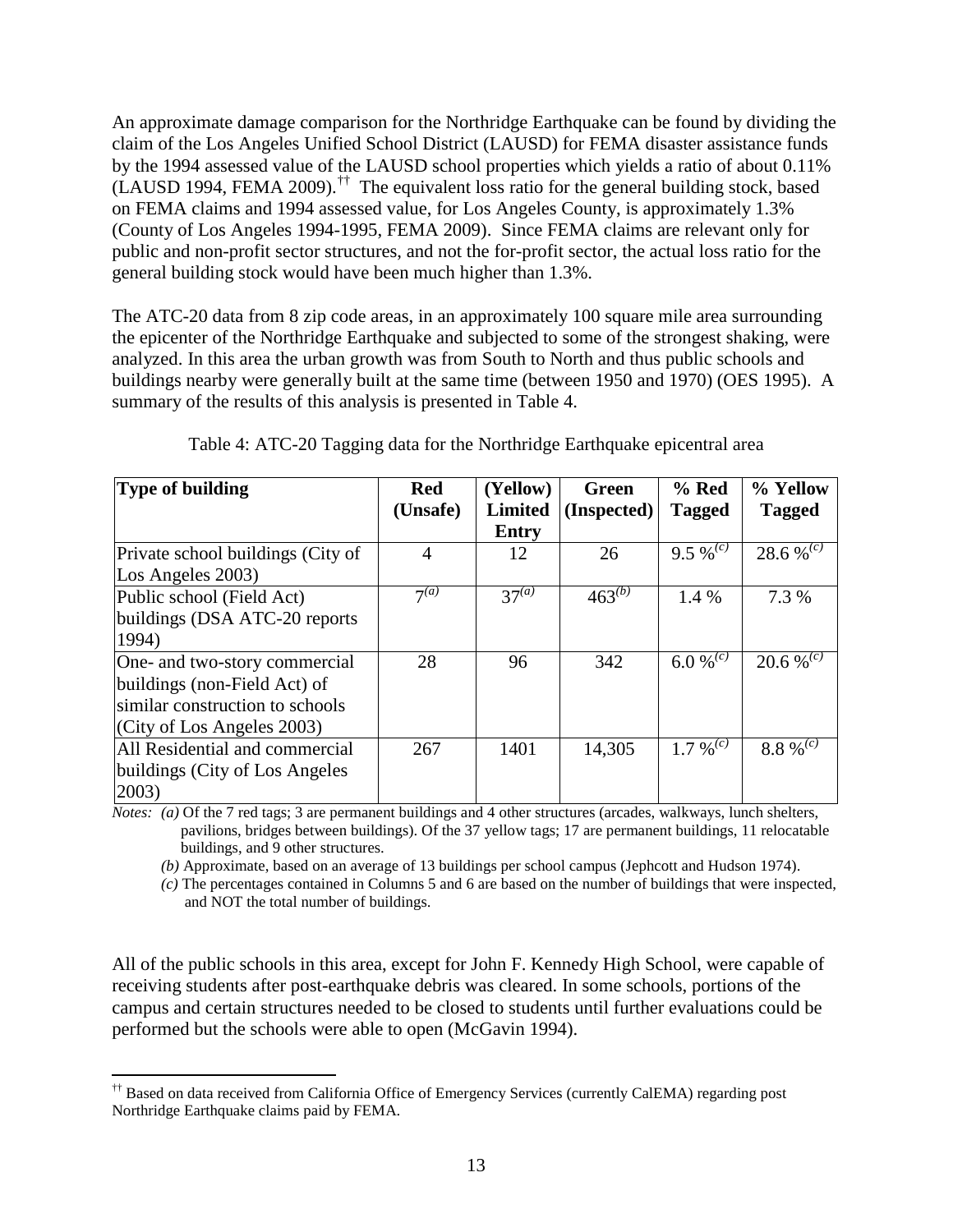In all of the earthquakes studied, nonstructural damage was reported in many public school buildings. After the Northridge Earthquake, it was reported that nonstructural damage could have caused injuries if the earthquake had occurred during school hours. In 1995 the California Seismic Safety Commission recommended that *"a percentage of future school bond proceeds be used to abate life-threatening nonstructural and building contents deficiencies in public schools"* (CSSC 1995). In 1999, legislation was passed for public schools to address securing nonstructural elements and in 2003 detailed guidelines were published to aid public schools in identifying and correcting nonstructural hazards (CalEMA 2003).

Significant earthquakes that have occurred since 1933 in states outside California are summarized in Appendix K. It is important to note that similar legislation to the Field Act does not exist outside California. Reports from the 1935 Helena Montana Earthquake and the 1964 Anchorage Alaska Earthquake mention cases of unacceptable building performance due to poor plan review and quality control during construction (Engle 1936, National Clearinghouse for Educational Facilities 2004, National Board of Fire Underwriters and Pacific Fire Rating Bureau 1964). The effects of the 2001 Nisqually Earthquake on public school buildings was examined in depth and the findings are also included in Appendix K. The maximum level of shaking intensity was MMI VII in a very limited region.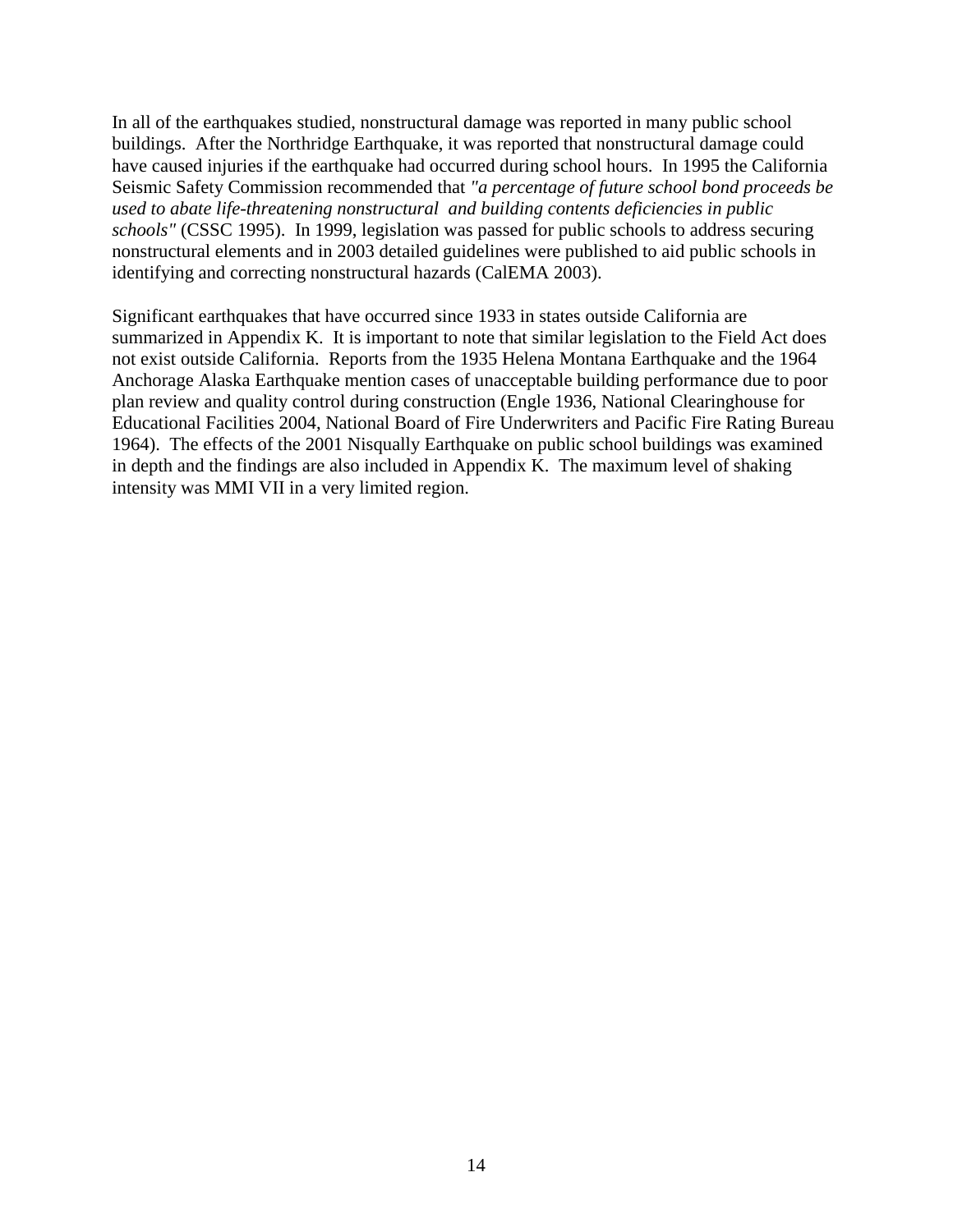#### **VI Value of Schools as Shelters**

Schools have been used as emergency shelters in areas that were badly damaged by earthquakes. For example, after the 1989 Loma Prieta Earthquake, the Marina Middle and John Swett Schools, both located in San Francisco's heavily damaged Marina District, were used as emergency shelters and disaster assistance centers (CSSC 2007). Similarly, after the 1992 Petrolia (Cape Mendocino) Earthquake, the Mattole Elementary School, located in an area that experienced ground shaking equivalent to MMI X was the emergency shelter for the community of Petrolia (Selvaduray 2008). Landers Elementary School, completed in 1991, was situated approximately 0.4 miles from the epicenter. The 1992 earthquake caused a horizontal ground offset of approximately 8 ft to 10 ft. On the day of the earthquake this school was occupied by the California Department of Forestry as a base of operations, and within 3 days of the earthquake it was an emergency shelter for the American Red Cross (McGavin, 2009).

The types of facilities that the American Red Cross (ARC) has identified as shelters in 23 counties that have experienced earthquakes were examined. The majority of shelters are schools, with most located in public schools. Notably:

- Of the 3,448 Red Cross shelters, 2,204 (63.9 %) are in schools.
- Of the shelters in schools,  $2,141$  (97.1 %) are in public schools and 63 (2.9 %) are in private schools.
- In some counties no private schools are used as shelters (Busk 2009).

A summary of the total number of shelters in each of the counties and the distribution among public and private schools is presented in Appendix L.

The main issue in the selection of shelters is safety, followed by proximity to potential disaster zones. Public schools are most desirable as shelters *"because they are known to be built to a higher standard, as compared to other buildings"* (Busk, 2009). Schools of more recent construction are even more desirable as shelters because they have a higher level of Americans with Disabilities Act (ADA) compliance. The level of comfort available for evacuees, e.g., the availability of showers, privacy, parking spaces, and ease of finding the location, are other considerations, which make public high schools a preferred choice. The effect of the impact of the shelter being occupied for the duration of the disaster is also considered, with the intention of minimizing that impact. ARC has a Memorandum of Understanding (MOU) with each school district and sometimes with the City. Each school is individually inspected to determine features such as the facilities available, number of evacuees that can be accommodated, and age of construction, among others. The ARC cooperates with the facility owner to the fullest extent possible (Busk 2009).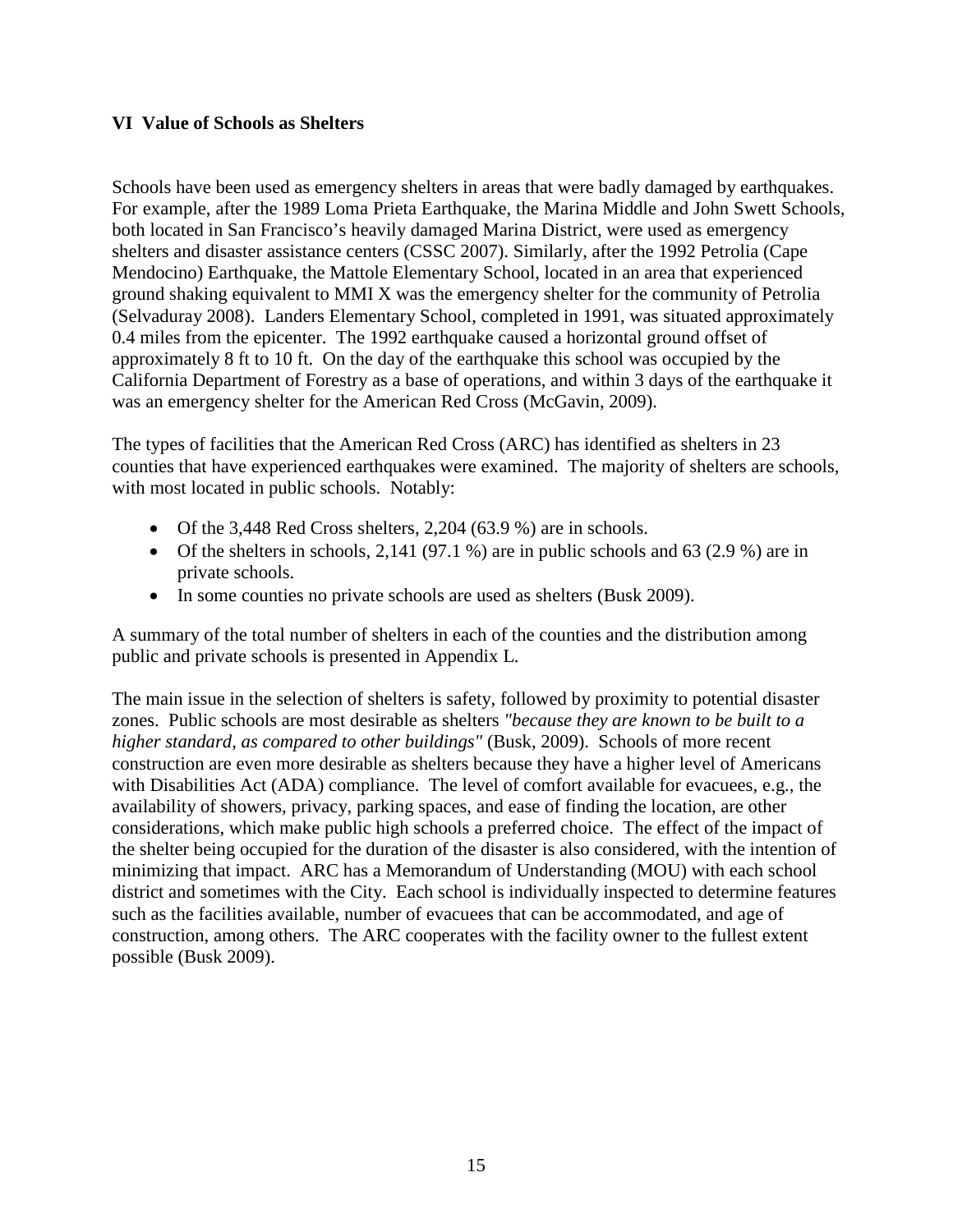# **VII Findings**

- 1. Since the inception of the Field Act, school buildings constructed according to the Field Act have performed significantly better than comparable non-Field Act buildings with regard to life safety and limiting property damage. In particular, the amount of structural damage reported in public schools in all of the earthquakes studied was relatively small and there was not one incidence of structural collapse in any Field Act building. Five earthquakes (Imperial Valley, San Fernando, Mammoth Lakes, Landers, and Petrolia) since 1933 resulted in shaking intensities of MMI X or greater. All 13 public school sites reported to have been subjected to MMI X shaking performed well.
- 2. Despite the difficulty of making direct comparisons between Field Act and similar non-Field Act buildings, there is ample evidence that Field Act buildings have achieved a consistently higher level of performance with regard to structural integrity as compared to similar non-Field Act buildings at shaking intensities that can cause significant structural damage. However, improvements in requirements for the general building stock have resulted in a narrowing of the performance gap between Field Act and non-Field Act buildings.
- 3. The enactment of the Field Act in 1933 has resulted in public schools in California being constructed with uniform code enforcement and quality control, from design through completion of construction. Related legislation has also ensured that pre-Field Act public school buildings were either retrofitted or rebuilt, to improve their seismic safety.
- 4. The enforcement of the Field Act by a central agency, the Division of the State Architect, results in relatively consistent quality control throughout the design, including plan check, and construction inspection processes. Having one agency oversee public school design and construction also allows seismic safety programs, such as the Seismic Safety Inventory of California Public Schools under AB 300, to be more easily utilized because building records and data are under the control of one agency.
- 5. The recognized likelihood of public schools performing better than the general building stock during a damaging earthquake is a significant factor in the extensive selection and use of these facilities as temporary emergency shelters and places to assist communities during the recovery phase.
- 6. Significant nonstructural damage was reported in nearly all earthquakes. In some cases, it was noted that this damage could have caused injuries if schools had been in session. Code requirements began addressing this issue in the 1970s. The dislodging of building contents, which are added after construction, poses significant risks to occupants; these warrant a higher level of safety. Students will remain at risk due to toppling of furniture and equipment such as filing cabinets, shelved items, computers, and laboratory contents. A 2003 publication providing guidance to mitigate nonstructural earthquake hazards in California's public schools was prepared by the Governor's Office of Emergency Services and the Division of the State Architect and issued to school districts.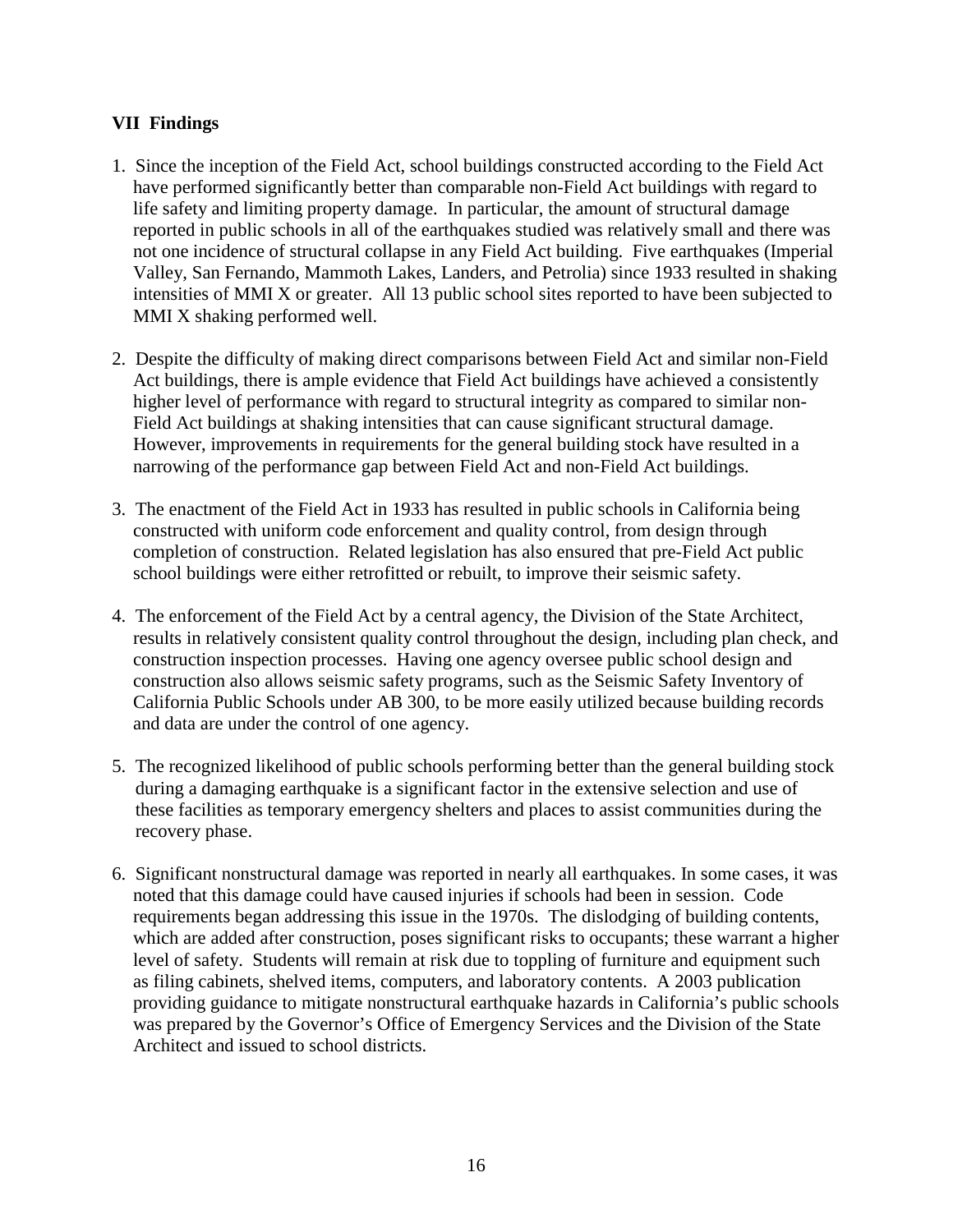#### **References**

- AB 300, 1999. *Seismic Safety: Schools*. California Assembly Bill 300, Introduced by Assembly Member Corbett.
- Applied Technology Council (ATC), 1989. *Procedures for Postearthquake Safety Evaluation of Buildings (ATC-20),* Applied Technology Council, Redwood City, CA.
- Applied Technology Council (ATC), 1993. *NSF/ATC-59 Task 4 Report*, Applied Technology Council, Redwood City, CA, unpublished.
- Barclay, D., 2003. The Field Act: History and issues of California schools, *Seismological Research Letters*, Volume 74, No. 1, 27-33.
- Barclay, D., 2004. Assessing seismic safety policy, *MIT Undergraduate Research Journal (MURJ)*, Volume 10, 17-23.
- Bellet, D. E., 1989. *Impact of Seismic Safety Legislation on Schools, Hospitals, and Essential Services Buildings,* Office of the State Architect, Sacramento, CA, 14 pages.
- Busk, T. 2009. *Personal Communication*, American Red Cross, San Jose Chapter, June 12.
- California Code of Regulations. (2007- ). *Title 24, Part 1, Section 4*. California Building Standards Commission, Sacramento, CA, 301 pages.
- California Emergency Management Agency, 2003. *Guide and Checklist for Nonstructural Earthquake Hazards in California Schools.* Governor's Office of Emergency Services, Mather, CA, 56 pages.
- California Emergency Management Agency (CalEMA), 2007. *State of California: Multi-Hazard Mitigation Plan*. Governor's Office of Emergency Services, Mather, CA, 620 pages.
- California Seismic Safety Commission (CSSC), 1995. *Northridge Earthquake: Turning Loss to Gain*, California Seismic Safety Commission, Sacramento, CA. Report No. CSSC 95-01.
- California Seismic Safety Commission (CSSC), 2004. *Seismic Safety in California's Schools: Findings and Recommendations on Seismic Safety Policies and Requirements for Public, Private, and Charter Schools,* California Seismic Safety Commission, Sacramento, CA. Report No. CSSC 2004-04.
- California Seismic Safety Commission (CSSC), 2007. *The Field Act and Public School Construction: A 2007 Perspective*, California Seismic Safety Commission, Sacramento, CA. Report No. CSSC 2007-03.
- City of Los Angeles, 2003. *Database of Northridge Earthquake Information (EQ1-94),* Department of Building and Safety.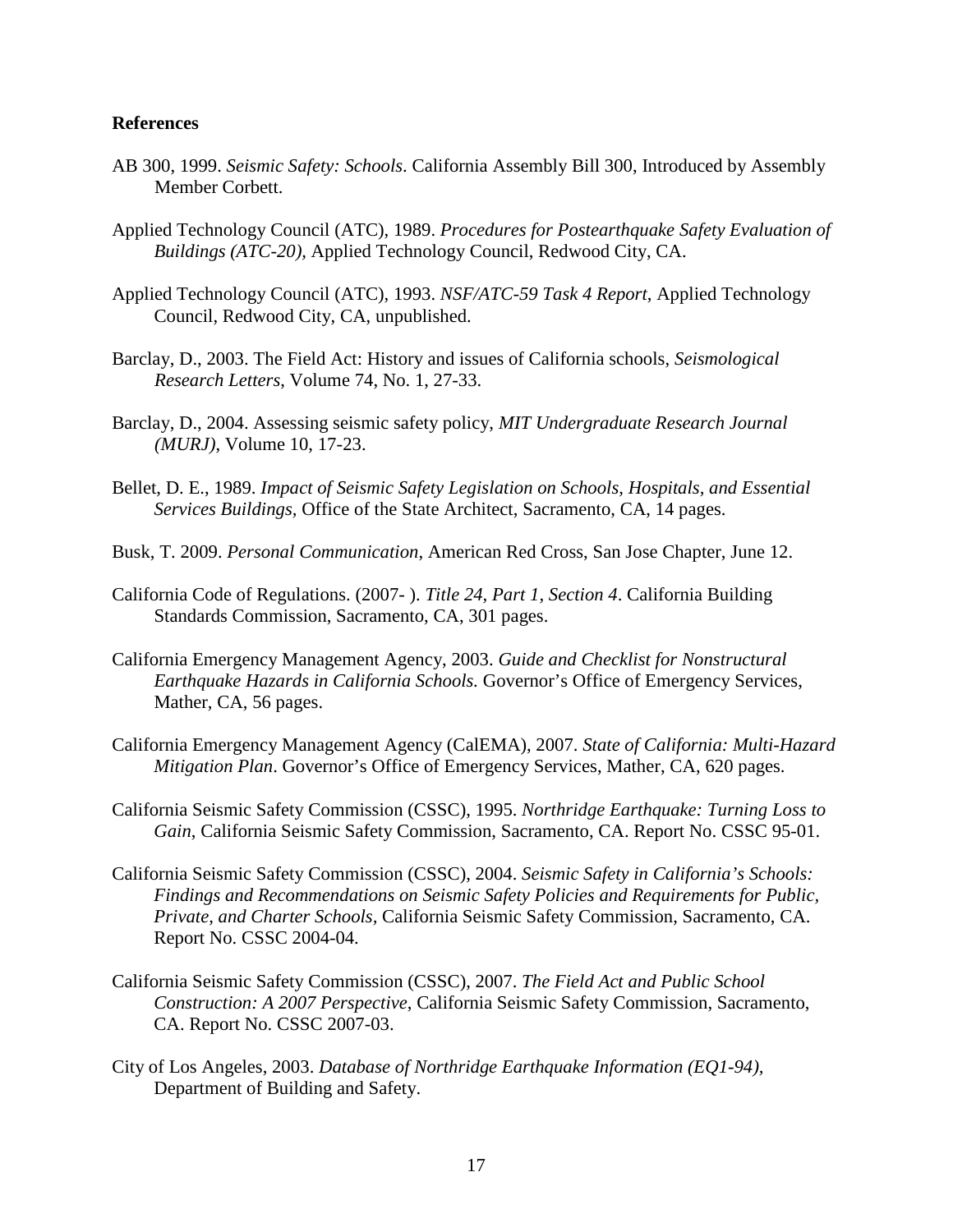County of Los Angeles, 1995. *Assessor's Report*.

County of Los Angeles, 1995. *Assessor's Roll Release, 1994-1995.*

- Crumlish, D. C., and Wirth, G. W., 1967. *A Preliminary Study of Engineering Seismology Benefits*, U.S. Department of Commerce, Washington, D.C., 46 pages.
- Cuenca, Ventura, 2009. *Email Communication*, Data courtesy of the Los Angeles County Office of the Assessor, Department of IT Financial and Property Data Sales, July 15.
- Department of General Services, 2002. *Seismic Safety Inventory of California Public Schools: A Report to the Governor of California and the California State Legislature.* Sacramento, CA, 37 pages.
- Deppe, K., 1994. "Northridge Earthquake overall damage review," *Proceedings of the 63rd Annual Convention of the Structural Engineers Association of California*, Lake Tahoe, CA, pp. 51-67.
- Division of the State Architect (DSA), 1994. Northridge Earthquake: Public school buildings preliminary report*, The Inspector,* Volume 6, No. 2.
- Division of the State Architect (DSA), 1994. *ATC-20 Reports*. Reviewed by Steven Vukazich on July 8, 2009.
- Earthquake Engineering Research Institute (EERI), 1980. *Imperial County, California, Earthquake*, EERI, Berkeley, CA.
- Earthquake Engineering Research Institute (EERI), 1984. *Coalinga, California, Earthquake of May 2, 1983*, EERI, Report No. 84-03, Berkeley, CA.
- Earthquake Engineering Research Institute (EERI), 1990. *Loma Prieta Earthquake Reconnaissance Report*, EERI, Berkeley, CA.
- Engle, H. M., 1936. The Montana Earthquake of October, 1935: Structural Lessons, *Bulletin of the Seismological Society of America*, Volume 26, No. 2, 99-109.
- Federal Emergency Management Agency (FEMA), 2009. *Email Communication*, Data provided by Johanna Fenton, August 3.
- Governor's Office of Emergency Services, 1999. *Five-Year Anniversary Northridge Earthquake: Anniversary Recap,* Office of Emergency Services News.
- Hackett, J. P., 2009. "Quality assurance for seismic safety in California's schools," *Proceedings of the Sixth International Conference on Urban Earthquake Engineering*, Tokyo Institute of Technology, Tokyo, Japan, pp. 395-400.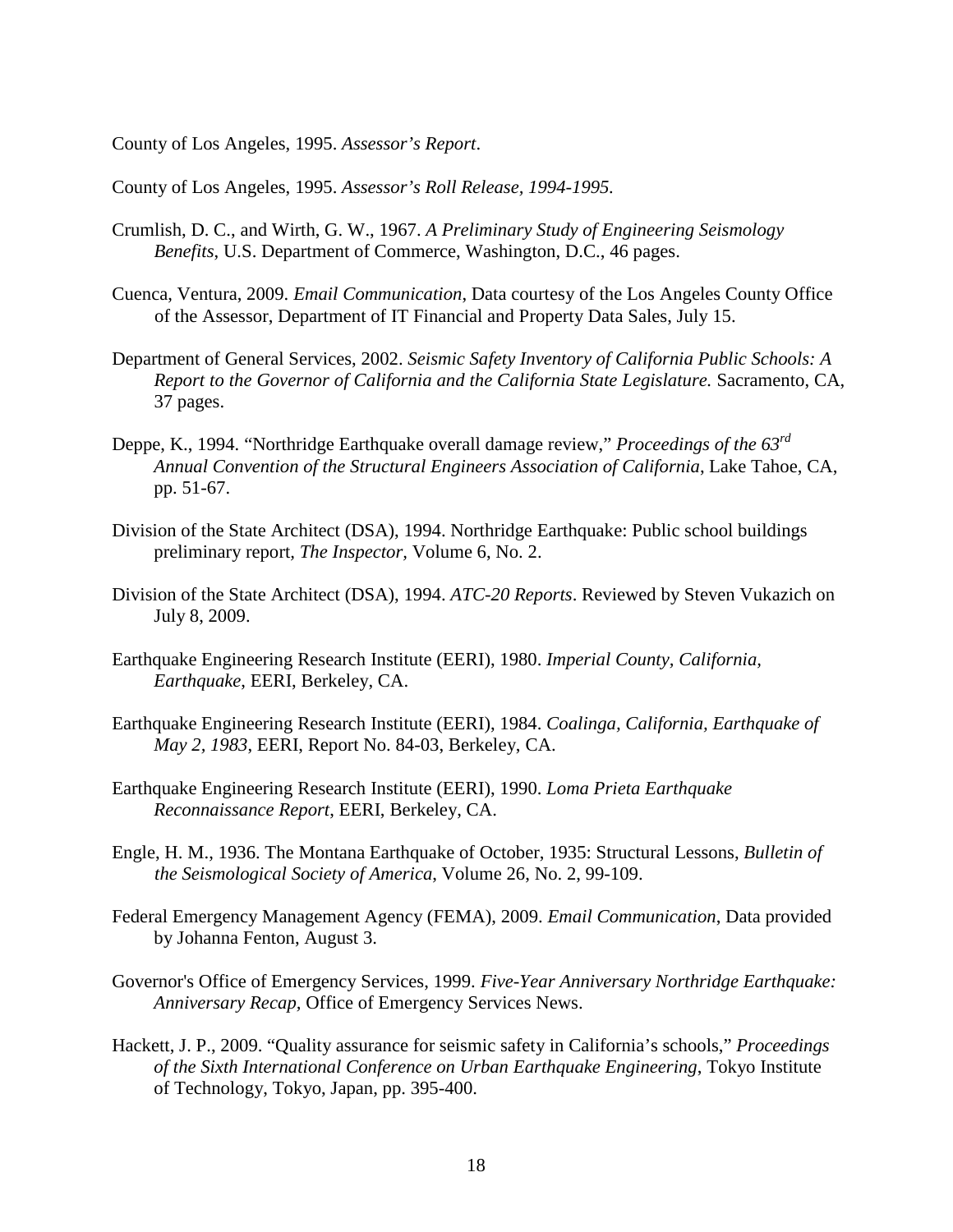- Harris, S. K., and Egan, J. A., 1990. *Effects of Ground Conditions on the Damage to Four-Story Corner Apartment Buildings (Marina District),* U.S. Geological Survey Paper 1551-F, Department of Mines and Geology, F181-F194.
- Jephcott, D. K., and Hudson, D. E., 1974. *The Performance of Public School Plants during the San Fernando Earthquake,* California Institute of Technology, Pasadena, CA.
- Jephcott, D. K., 1986. Fifty-Year Record of Field Act Seismic Building Standards for California Schools, *Earthquake Spectra*, Volume 2, No. 3, 621-629.
- Lew, H. S., Leyendecker, E. V., and Dikkers, R. D., 1971. *Engineering Aspects of the 1971 San Fernando Earthquake*, U.S. Department of Commerce, Building Science Series 40, Washington, D.C.
- Li H., 2009. *Improve Earthquake-Resistant Performance of School Buildings Through Legislation: The Establishment, Enforcement and Effectiveness of "Field Act" in California*, manuscript received from F. Turner, California Seismic Safety Commission, unpublished.
- Li W., 2008. *Personal Communication*, National Center of Science and Technology for Disaster Reduction, Taipei, Taiwan.
- Los Angeles Unified School District (LAUSD), 1994. *Financial Report*.
- Mahaney, J. A., and Freeman, S. A., 1996. "Evolution of performance-based design: A historical perspective," *Proceedings of the 65th Annual Convention of the Structural Engineers Association of California*, Maui, HI.
- McGavin, G., 1994. *Observations of Public Educational Facilities within the Epicentral Area of the January 17, 1994, Northridge, California Earthquake*, HMC Group.
- McGavin, G., 2009. *Personal Communication*, February 19.
- Meehan, J. F., 1982. "Public schools and hospital building geologic hazards considerations," in *Proceedings of the Conference on Earthquake Hazards in the Eastern San Francisco Bay Area, California*, Division of Mines and Geology, Sacramento, CA, Special Publication No. 62, pp 387- 391.
- Meehan, J. F., 1990. *Performance of Public Schools in the Loma Prieta Earthquake of October 17, 1989,* Office of the State Architect, Sacramento, CA, 19 pages.
- National Board of Fire Underwriters and Pacific Fire Rating Bureau, 1964. *The Alaska Earthquake, March 27, 1964.*